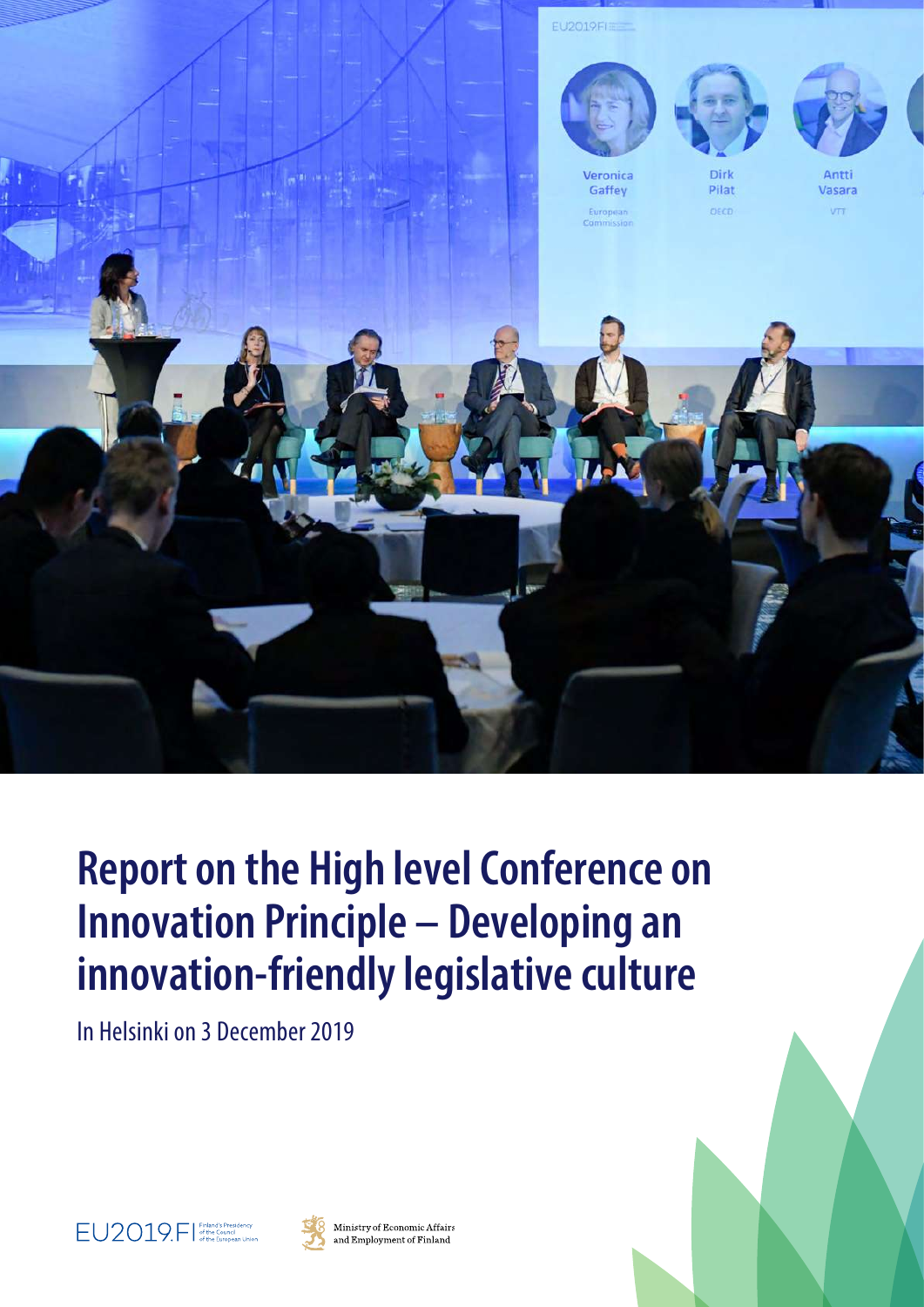HIGHNEVEL<br>CONFERENCE ON<br>THE INNOVATION!<br>PRINCIPLE #InnovationPrinciple

EU2019FI

HIGH-LEVEL<br>CONFERENCE ON قيامي

REGISTRATION

EUZOIPEL

 $\bullet$ 

Conference on th

Principle

Hig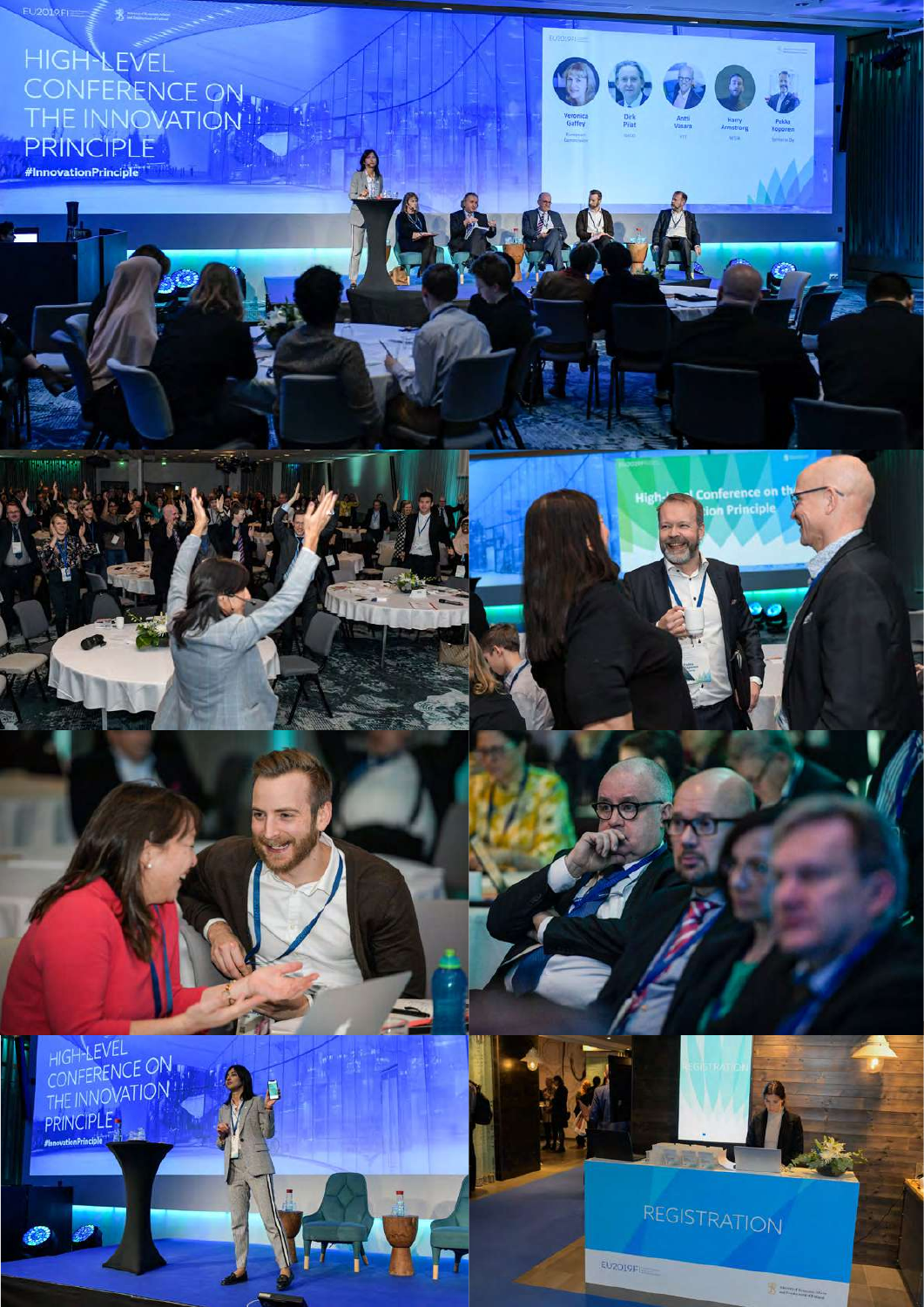# **Contents**

| 3 The Innovation Principle is an approach to promote sustainable growth and to help achieve  |  |
|----------------------------------------------------------------------------------------------|--|
|                                                                                              |  |
|                                                                                              |  |
| 4.1 Relationship between innovation and regulation   Professor Karen Yeung,                  |  |
| Interdisciplinary Professorial Fellow in Law, Ethics and Informatics,                        |  |
|                                                                                              |  |
| 4.2 Developing innovation-friendly legislative culture in Europe - potential and bottlenecks |  |
|                                                                                              |  |
| 4.3 Possibilities and challenges of using legislation to drive innovation and growth:        |  |
| Case of the Act on Transport Services   Director-General Olli-Pekka Rantala,                 |  |
|                                                                                              |  |
| 4.4 Innovation skills and capabilities of the future public sector   CEO Christian Bason,    |  |
|                                                                                              |  |
|                                                                                              |  |
|                                                                                              |  |
|                                                                                              |  |
|                                                                                              |  |
|                                                                                              |  |
|                                                                                              |  |
|                                                                                              |  |
|                                                                                              |  |
|                                                                                              |  |
|                                                                                              |  |
|                                                                                              |  |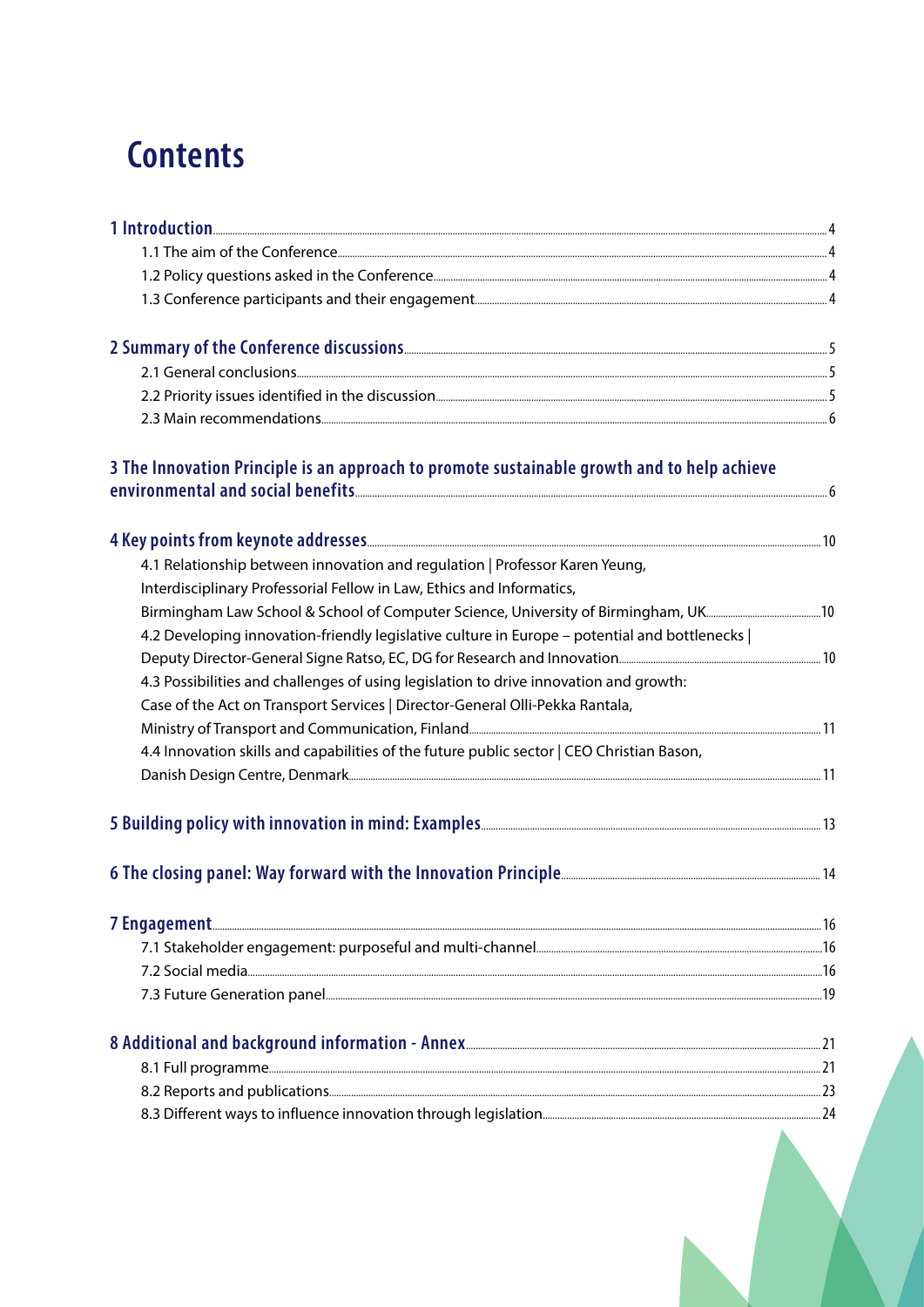# **1 Introduction**

The High-Level Conference on the Innovation Principle was held by the Ministry of Economic Affairs and Employment of Finland in collaboration with the European Commission in Helsinki on 3 December 2019. The Conference was part of Finland's Presidency of the Council of the European Union.

This report has been written by the organisers and it is our reading of the Conference discussions.

# **INNOVATION PRINCIPLE**

*The European Commission applies the Innovation Principle as an approach to ensure that EU regulation creates the best possible conditions for innovative activities of European entrepre-neurs, business and civil society, yielding the desired social and environmental benefits.*

# **1.1 The aim of the Conference**

The aim of the Conference was to:

- − *Build a shared understanding of the possibilities and challenges of legislation in creating markets for innovation and innovative business ecosystems*
- − *Share experiences of forerunners and experiments in different fields both at the EU level and in the Member States*
- − *Identify key areas where regulation could be a major driver for innovation*
- − *Identify key policy questions on how to facilitate the use of the innovation principle*

# **1.2 Policy questions asked in the Conference**

- − *How could the Single Market be developed to encourage innovation activities and scale up of businesses?*
- − *New solutions and technologies are needed in solving the big societal challenges. How can ambitious policy objectives be transformed into smart regulation which benefits the public good?*
- − *Innovation is more sustainable when shared and real co-creation takes place. How can European rules be crafted to give the right space to innovators? What is the role of ethics in regulating technology?*
- − *Digitalization is changing innovations and markets. How can we ensure that European companies will succeed in the digital era? What kind of policies are inclusive for citizens and companies?*
- − *What are the new skills and capabilities of the future public sector? What is the role of stakeholder engagement, outreach and co-creation in this?*
- − *How can policy lessons be drawn from experimentation?*

# **1.3 Conference participants and their engagement**

The Conference was attended by over 170 people from 26 countries. The majority of participants represented the public sector, industry, research and NGOs. Ten students between the ages of 13 and 16 also contributed to the discussion in the form of the Future Generation Panel. The live stream of the conference was followed by 162 individual viewers.

The Conference used various ways to engage participants and enhance the discussion. The Future Generation Panel composed of young people acted as a sounding board, presenting sharp ideas on innovation and public policy. Ample time was devoted to questions and comments from the audience. Speakers, participants and web stream followers were active on social media with their key messages. A conference app helped polling views on the way forward for the Innovation Principle.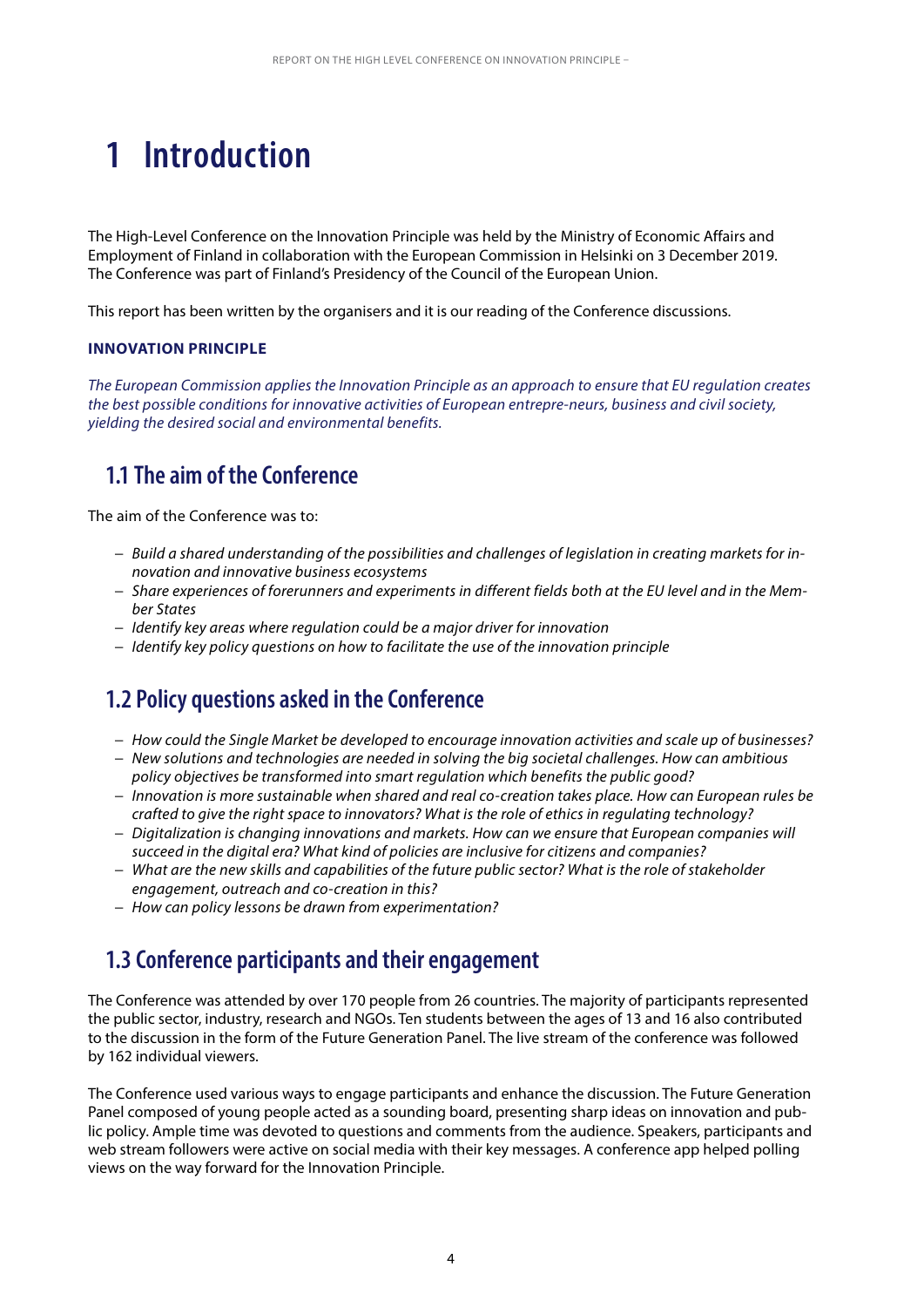# **2 Summary of the Conference discussions**

# **2.1 General conclusions**

- − *The Innovation Principle is needed for promoting sustainable growth and it can help to achieve social and environmental benefits from research and innovation activities. An innovation-friendly single market and incentives for the scaling up of solutions are needed for the renewal of companies towards sustainability goals.*
- − *The Innovation Principle is an important approach in addressing key socio-economic transitions such as the transition to carbon neutrality and the circular economy as well as in responding in an agile way to rapid technological advances;*
- − *The European Green Deal is a good example of a programme where safety and innovation play a vital role. It will aim to comply with sustainable objectives to save our health and environment while stimulating the development of new solutions;*
- − *The quality of the regulatory environment in relation to innovation is becoming an asset for competitiveness internationally. For instance, digital business models are often global and European companies need a competitive regulatory framework to grow and succeed in intense competition;*
- − *To keep the regulatory environment in pace with technological advances, the European Union needs a wide variety of tools: policy foresight, horizon scanning as well as tools such as outcome-oriented legislation, experimentation, sandboxes and innovation deals. In addition, the EU needs even more agile, more dynamic ways of law making to help companies to scale up their businesses in a sustainable way;*
- − *We have already many good policy examples of innovation-friendly regulation in the Member States (e.g. mobility as a service in Finland) and at the EU level (e.g. platforms to business regulation);*

# **2.2 Priority issues identified in the discussion**

- − *Human creativity has inherent value. At the same time, innovation can have unintended outcomes and is not always desirable. Assessment of responsible innovation is essential;*
- − *The Innovation Principle is a core issue for the design of other policies (climate, environmental, health, food, competitiveness and industrial policy);*
- − *People's skills are a key success factor in delivering regulatory innovation. Human-centric approaches, design thinking and user focus can help public organisations to do better;*
- − *The Innovation Principle is to be seen in the context of "people, planet and prosperity". It is implemented through awareness-raising, foresight, impact assessments and innovation deals;*
- − *The way forward for the innovation principle involves convening, commitment and partnership with all stakeholder groups: civil society, business, academia and citizens.*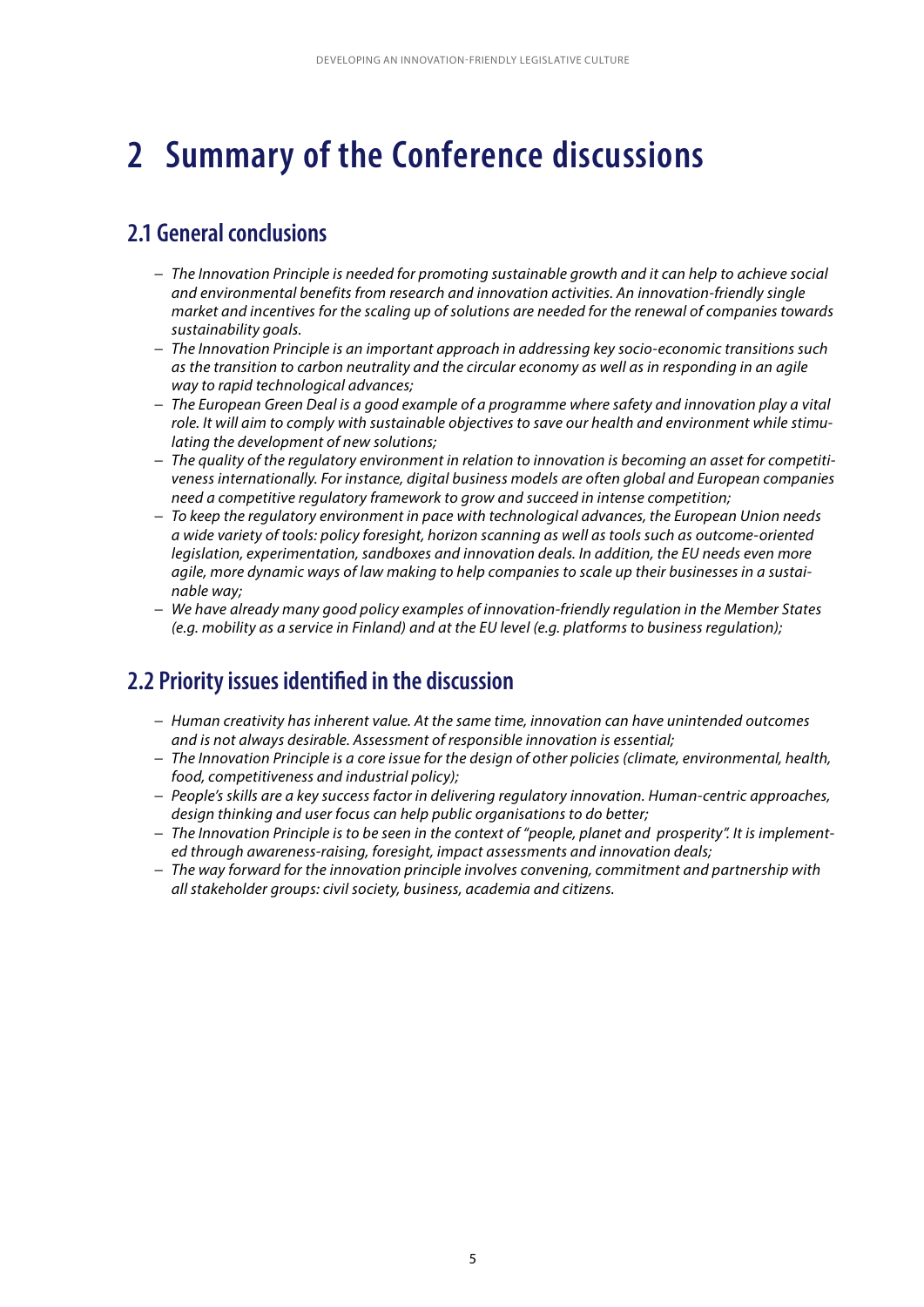# **2.3 Main recommendations**

- − *The Innovation Principle should be a core issue for the design of all relevant policies (e.g. climate, environmental, health, food, competitiveness, industrial) in Europe and should be actively used in giving direction to and speeding-up key socio-economic transitions;*
- − *Increased focus should be given to the development of an innovation-friendly European single market making it possible for European businesses to scale-up, invest and grow sustainably. The EU should also develop more agile and more dynamic ways of law making;*
- − *It is important to go forward decisively, to build consensus on the main policy objectives for the Innovation Principle and to identify the most important areas for its application in Europe;*
- − *A new mindset, skills and tools should be developed both in the public and private sector. People's skills are a key success factor in delivering regulatory innovation. Human-centric approaches, design thinking and user focus can help public organisations to do better;*
- − *The Innovation Principle is to be seen in the context of "people, planet and prosperity". It is implemented through foresight, impact assessments and innovation deals;*
- − *The way forward for the innovation principle involves convening, commitment and partnership with all stakeholder groups: civil society, business, academia and citizens.*

# **3 The Innovation Principle is an approach to promote sustainable growth and to help achieve environmental and social benefits**

*The Sustainable Growth Agenda for the European Union was one the Finnish Council Presidency priorities. The role of research and innovation in boosting sustainable growth was discussed by the ministers in an informal Council meeting in Helsinki in July. The Competitiveness Council continued discussion of this topic on the basis of the Presidency conclusions in September. The Innovation Principle Conference discussions focused on the use of innovation-friendly regulation as an approach to promote innovation-driven sustainable growth and the creation of incentives for the scaling up of solutions for the renewal of companies towards sustainability goals.* 

Europe's success in the key socio-economic transitions to sustainable growth requires a common commitment and joint efforts to address them through high-quality research and innovation. Developing an innovation-friendly legislative culture is an integral part of this and getting it right is fundamental for Europe's future success.

There are several reasons why it is important, at this moment in particular, to take a fresh look at the way we understand and use regulation.

First, in this new wave of innovation, the pace of development is intense. To remain relevant on the global playing field, the EU must meet the demand for continuous innovation. For instance, digital business models are becoming increasingly global and European companies need a competitive regulatory framework to grow and succeed in intense competition.

Second, alongside the changing landscape of innovation, sustainability, and especially the mitigation of climate change, is becoming a central driver for global competitiveness and the wellbeing of citizens. While we definitely need to solve pressing European and global challenges, these challenges also provide opportunities for Europe to turn sustainability into a competitive advantage.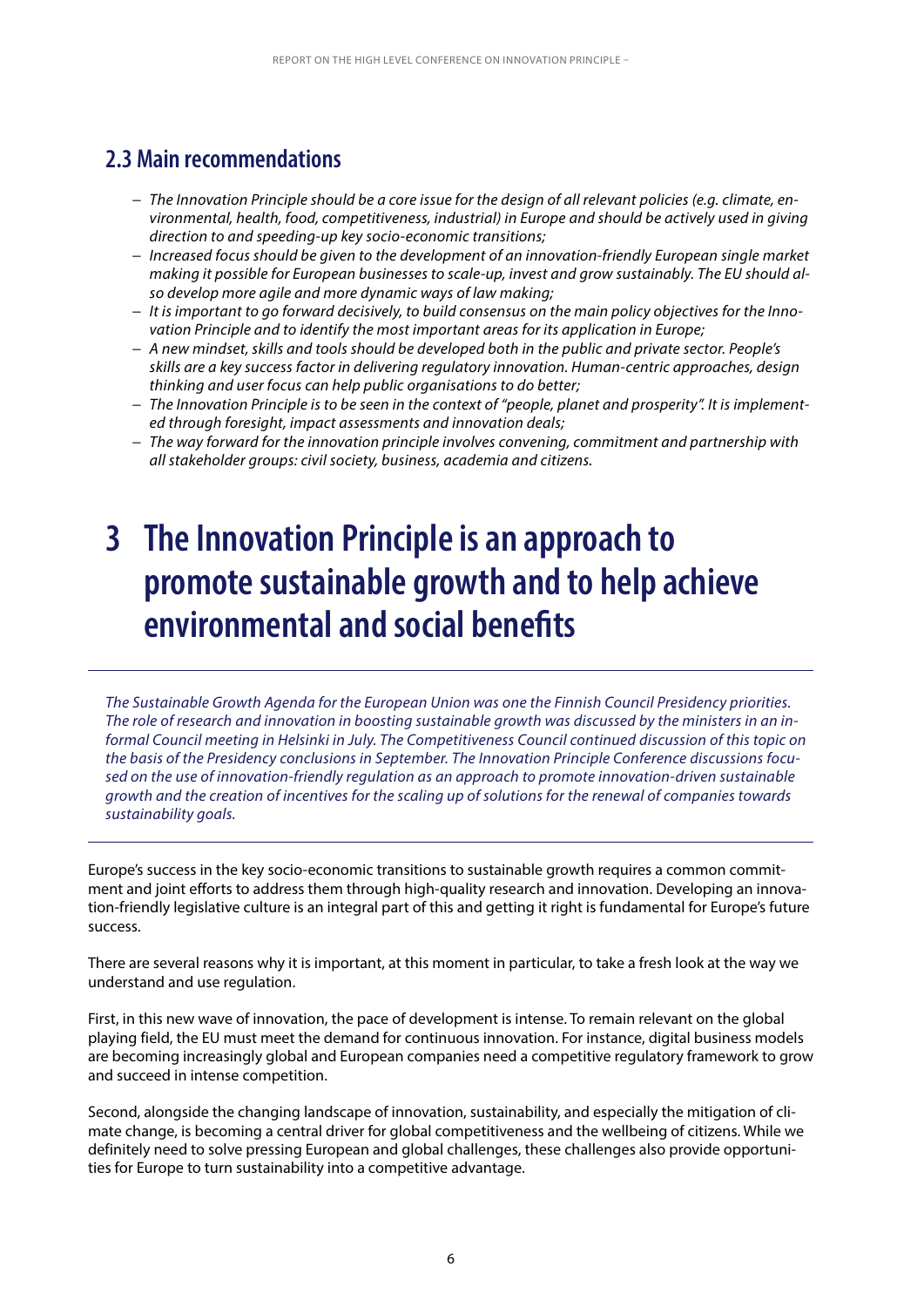Third, Europe needs to do better in the uptake of research results and in the deployment of innovations. Europe needs more companies that want to grow quickly and a well-functioning European single market is a crucial element in boosting the growth of companies and scaling up.

In the development of the future single market, it is important to put increased emphasis on building the best possible ecosystem for innovation activities. Success in the single market is a solid stepping stone on the way to global success and we should ensure that it serves this purpose more effectively.

The new role of the public sector calls for new kinds of skills and competencies. The traditional duty of the public sector to maintain stability and continuity is being transformed into a responsibility to promote sustainable growth and innovations. Further, citizens and their needs are at the centre of policies, which are based more and more strongly on partnerships and collaboration. All of this places new requirements on the way the public sector works and also requires a new mindset and skills.

*In a recent BusinessEurope survey, companies ranked innovation-friendly EU regulation as the second most important issue (after R&D funding) that the EU should improve in order to help companies to scale up their R&D and innovation investments.* 

*Also the European Commission's Strategic Forum for Important Projects of Common European Interests (IPCEI) has emphasised the importance of deepening and integrating the single market to enable the development of strategic and future-oriented industrial sectors.*

*In its intervention, the Health and Environment Alliance (HEAL) emphasised that innovation is needed to tackle the double climate challenge (i.e. warming and pollution) but precaution remains important for protecting health and the environment. It is also important to involve the civil society in innovation and there are many ways to do this.* [Click the link for the full video message from HEAL, presented by Anne Stauffer](http://Click the link for the full video message from HEAL, presented by Anne Stauffer)



At the end of the morning session, the audience was asked whether they believe in the Innovation Principle. Of the respondents (n 61), 63.9% replied yes, 34.4% are yet to be convinced and 1.6% replied no.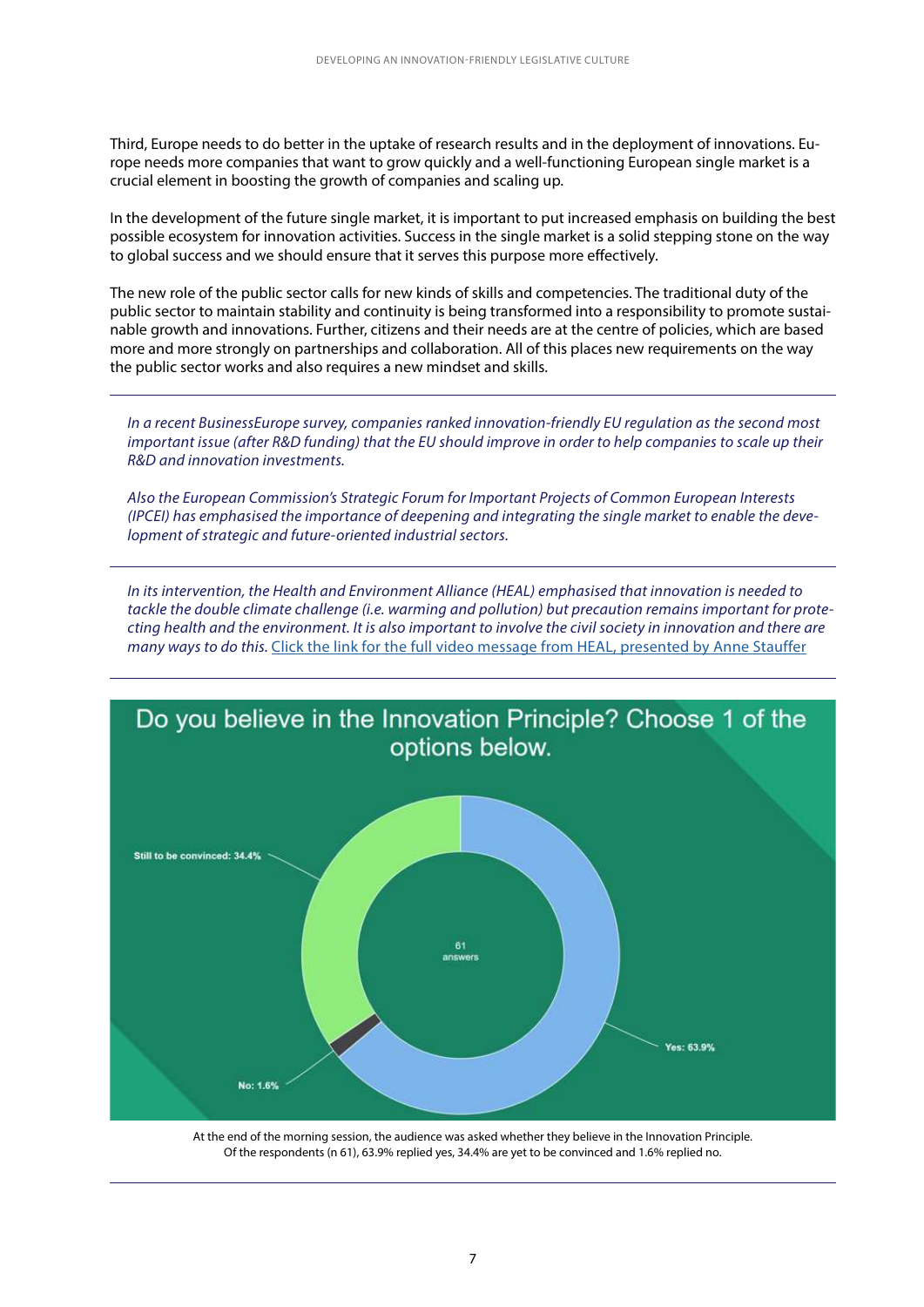## **THERE ARE MANY IMPORTANT SOCIO-ECONOMIC TRANSITIONS UNDERWAY WHERE REGULATION AND MARKET DEVELOPMENT PLAY AN IMPORTANT ROLE**

*Governments and the EU can play an important role in directing and speeding up the on-going transitions. This requires a systems-based approach in the formulation of public policies. It is necessary to consider a broader set of issues such as infrastructure, governance, citizen's engagement, markets, regulation, industrial structures and how to overcome resistance to changes in systems.* 

*Smart mobility systems. The global transport market is growing rapidly. The main drivers of change are emissions reduction, congestion, technologies and data. This disruption and transformation is creating business opportunities and new markets. For example, the platform economy provides opportunities to develop globally scalable services, but this requires close collaboration between the public and private sectors in building innovation ecosystems. Also global leadership is needed in developing the EU and international and national regulatory frameworks to accelerate the change.* 

*Digital health. Data, AI and digitalisation are revolutionising healthcare. The use of data is enabling innovations, more accurate diagnostics and personalised treatment. The market for digital health and well-being services is growing fast and companies are looking for ways to develop new personalised treatments using big data and advanced analytics. E.g. in Finland the health ecosystem is being developed as a whole and is built on public-private-partnerships. The health ecosystem is based on the combination of world-class biobanks, a relatively isolated gene pool, extensive healthcare registries and innovation-friendly and ethical regulation.* 

*Climate change mitigation. The mitigation of climate change can lead to the restructuring of business sectors across the economy. This restructuring requires new investments and service concepts which need to be enabled to emerge. The targets for climate change mitigation have already had an impact on the market. Demand for low-carbon solutions is increasing and research and innovation can reduce the costs of new technologies. European industries have an important role to play in reducing greenhouse gas emissions in the European Union and globally.* 

*Data economy. Data in all its forms has become a central source of open science and innovation, and an important factor for economic growth. In the era of digitalisation and artificial intelligence, the quality, availability and strategic use of data is a growing focus area in many policy fields. The growth of a data economy and the exploitation of artificial intelligence are dependent on data availability. Developing a balanced framework to utilise this important asset is critical. Data use can be facilitated through regulation, agreements and self-regulation by industry. In the process, the differences of the sectors must be taken into account.*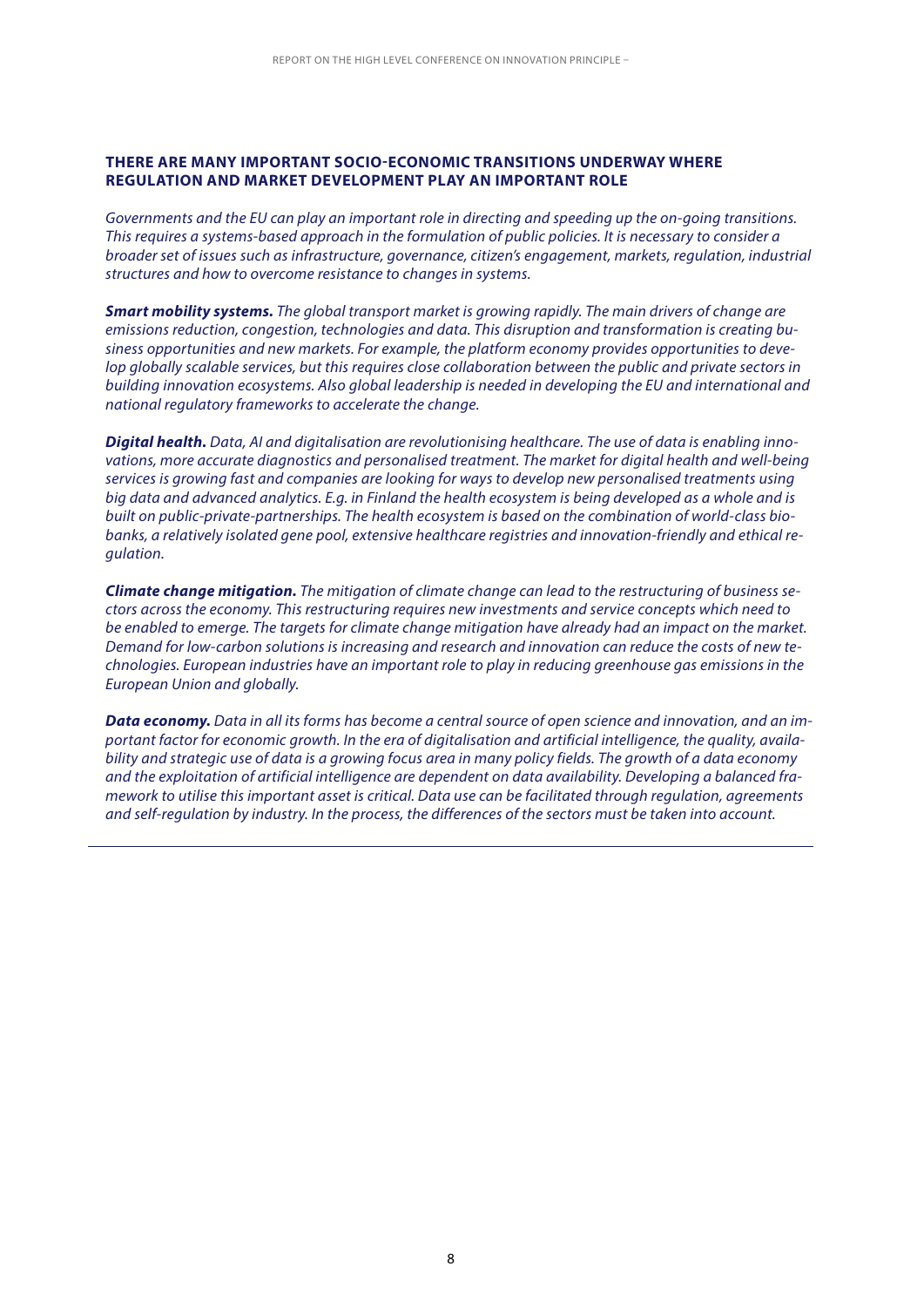HIGH LEVEL **RENCE ON INCIPLE**  $\begin{picture}(20,20) \put(0,0){\vector(0,1){10}} \put(15,0){\vector(0,1){10}} \put(15,0){\vector(0,1){10}} \put(15,0){\vector(0,1){10}} \put(15,0){\vector(0,1){10}} \put(15,0){\vector(0,1){10}} \put(15,0){\vector(0,1){10}} \put(15,0){\vector(0,1){10}} \put(15,0){\vector(0,1){10}} \put(15,0){\vector(0,1){10}} \put(15,0){\vector(0,1){10}} \put(15,0){\vector(0$ 

Moderator<br>Ilona Lundström<br>Ministry of Economic<br>Affairs and<br>Employment

CONFERENCE ON

**VATION** 

naman



ek

HIGH-LEVEL<br>CONFERENCE ON<br>THE INNOVATION<br>PRINCIPLE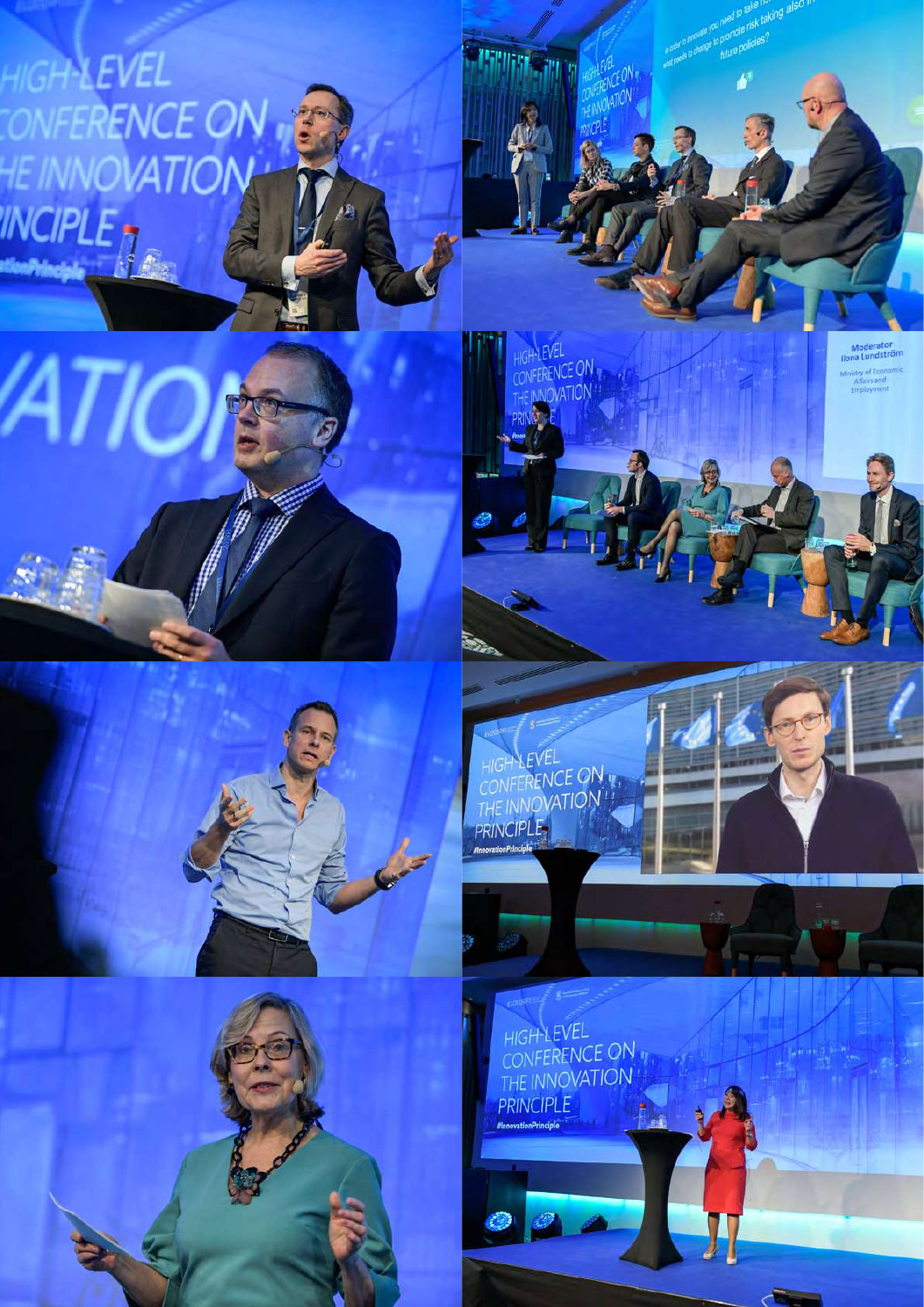# **4 Key points from keynote addresses**

**4.1 Relationship between innovation and regulation | Professor Karen Yeung, Interdisciplinary Professorial Fellow in Law, Ethics and Informatics, Birmingham Law School & School of Computer Science, University of Birmingham, UK**

In her keynote address, Karen Yeung emphasised that human creativity is inherently positive but not all innovativeness is wholly positive. Innovation and new technologies might have harmful impacts on society. She used different examples to illustrate the importance of paying attention to those who have the power to utilise these innovations, the redistribution of social benefits and burdens of innovation as well as the possible impact of digital innovation on fundamental rights and freedom. For potentially controversial technological applications, especially those which entail the use of biometrics, open public debate, discussion and transparency are essential.

Regarding the Innovation Principle, Yeung noted that currently it focuses on innovation as a process and as an end in itself, irrespective of the purposes of the innovation. She called for a principle of responsible innovation, particularly when aimed at responding to grand societal challenges.

# **4.2 Developing innovation-friendly legislative culture in Europe – potential and bottlenecks | Deputy Director-General Signe Ratso, EC, DG for Research and Innovation**

Signe Ratso began by stating that sustainability is at the core of all objectives of EU institutions and policies. Building an innovation-friendly legislative culture needs time and wide discussion with different stakeholders about how to improve the world.

She emphasised that clarity about the Innovation Principle is needed. However, the Innovation Principle in practice in Europe does not mean innovation per se, but innovation that delivers social and environmental benefits together with economic advantages.

Further, Ratso noted that regulation can be a strong driver for innovation and provide signals to the market about future developments. Environmental regulation in the EU is an example of innovation-friendly regulation where the EU is a world leader. The European Green Deal is a good example of a programme where innovation will play a vital role. It will aim to stimulate the development of new solutions while complying with sustainable objectives to save our health and environment. To keep regulation in pace with technological advances, the European Union needs a wide variety of tools: policy foresight and horizon scanning as well as outcome-oriented legislation, experimentation, sandboxes and innovation deals. In addition, the EU needs even more agile, more dynamic ways of law making to help companies to scale up their businesses.

The new Commission has a priority also in making Europe fit for the digital society but with a human-centric approach: Europe has started to regulate AI but also to design ethical rules for utilising data. The Commission works with everybody in order to prepare regulation in a transparent and inclusive manner, and is ready to acknowledge resistance. Scientists, researchers, civil society, business, entrepreneurs, investors, citizens and European consumers – all need to be engaged in the preparation in order to provide human-centric and sustainable solutions.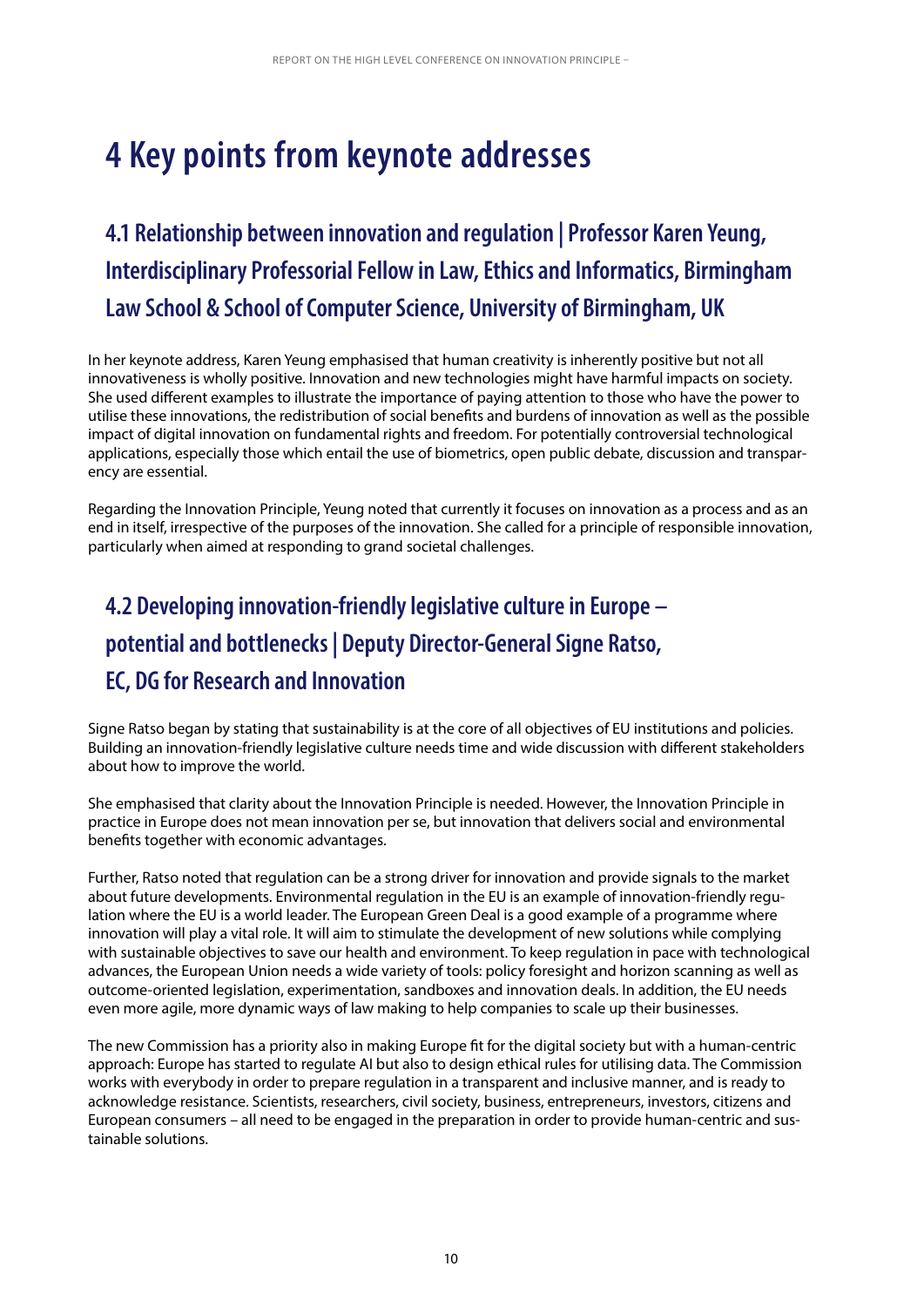# **4.3 Possibilities and challenges of using legislation to drive innovation and growth: Case of the Act on Transport Services | Director-General Olli-Pekka Rantala, Ministry of Transport and Communication, Finland**

Finland has sped up the transition to a smart mobility system with the new Act on Transport Services. The law enables digitalisation and new business models, such as Mobility as a Service (MaaS), in the transport sector. [Click the link for the video of the Act on Transport Services case presented by Olli-Pekka Rantala](http://Click the link for the video of the Act on Transport Services case presented by Olli-Pekka Rantala  ) 

# **THE KEY MESSAGES IN OLLI-PEKKA RANTALA'S KEYNOTE PRESENTATION WERE:**

- 1. The Ministry had an important role as a facilitator in bringing different actors together to work collectively to promote the digitalisation of the transport sector. Close cooperation and open preparation of legislation were important as the Ministry wanted to understand the customer and make sure that all involved share the common vision.
- 2. The end-users are the most important customers of the new Act. This mindset shift of the regulators and decision-makers is the most important factor and a vital approach. Service providers are partners, but legislation is always justified by the needs of users. The service user is the master of the market.
- 3. The regulatory authority and the service provider can come together and cooperate, even though the end-user is at the centre. A vibrant transport sector is in the consumer's interest.
- 4. Embrace disruption and be bold. The regulator should not make choices on behalf of the customer. The regulator should not favour old or new operators. The regulator should not favour any technology either.
- 5. In Finland, certain commercial transport provider data was opened to competitors. The openness of interfaces was guaranteed but the technological means were not specified. Some friction between the regulator and operators is unavoidable but then the regulator needs to focus on the customer.
- 6. The right use of market mechanism is important, for example, lessening the requirements for market entry and operation. This does not mean that the law of the jungle would reign, but that competition and consumer regulation are still in place.
- 7. Regulation may not always strike the right balance even if the intentions are good. E.g. if regulation aims to protect consumers, but the price gets too high, it is not in the interest of the user. It is important to monitor the impacts of regulation. In addition to good regulation, competent supervision is needed to implement the Act.

# **4.4 Innovation skills and capabilities of the future public sector | CEO Christian Bason, Danish Design Centre, Denmark**

Christian Bason started by reminding the audience that disruptive innovation does not always bring about positive change. Therefore, the public sector needs new skills to design future-oriented policies and regulations i.e. skills to study both forward- and backward-looking evaluation. Further, Bason emphasised the need to be aware of the biases current data may have when using facts and data for making decisions for the future. New skills for new challenges are an emerging global agenda. The question is not only about innovation but also in many ways about new skills for new challenges that are not just regulatory.

The new challenges demand new governance models in order to provide right governance framework for innovations to grow. The Danish Design Centre is a government-co-founded organisation, which helps to empower leaders, both in industry and the public sector, to understand what it takes to shape the future, providing also tools and mindset for the change.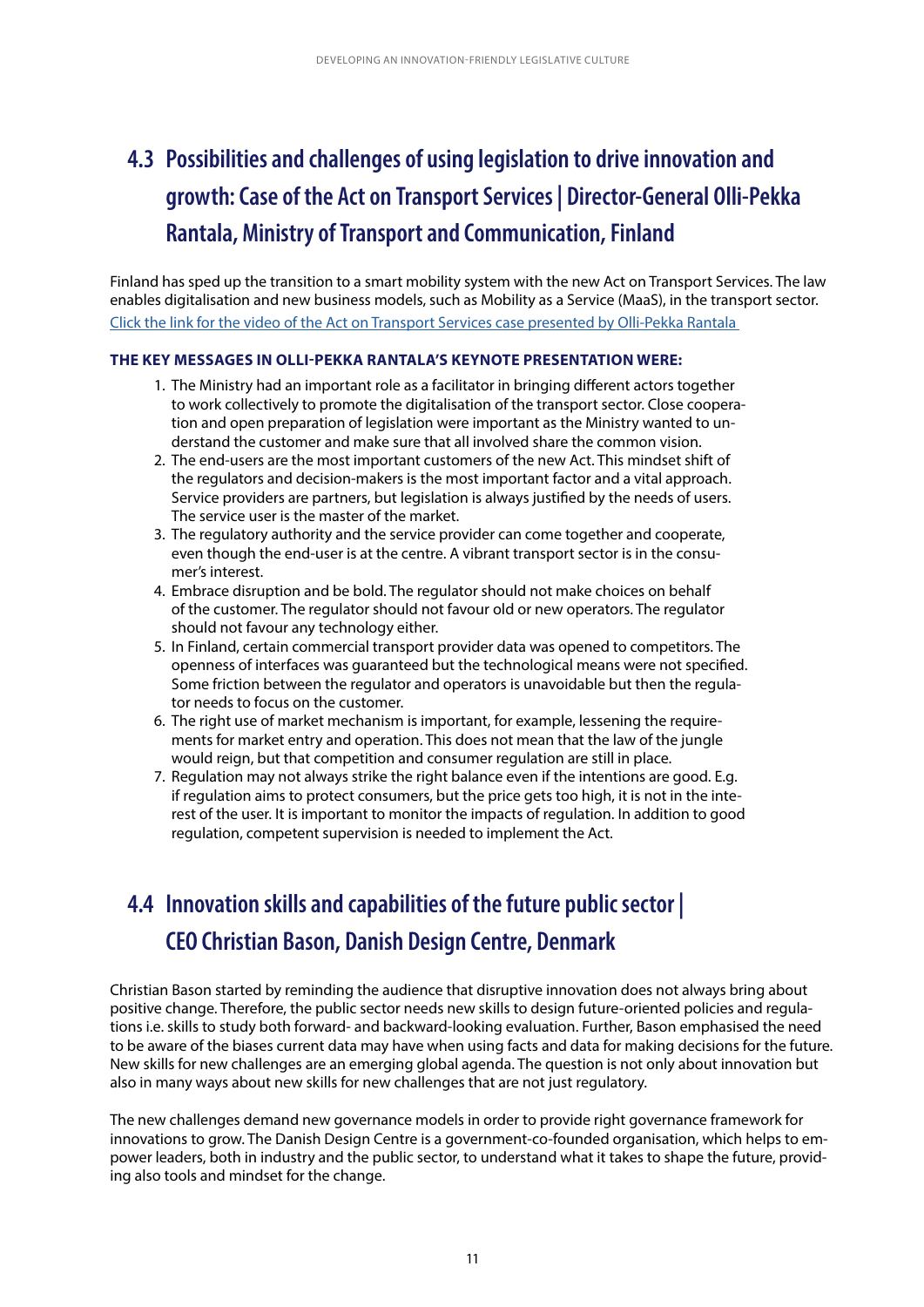The Danish Design Centre collaborates with the World Economic Forum, which has set up an expert group for agile governance and regulation. Its purpose is to provide practical guidance for policy makers as well as private and civil stakeholders to implement agile governance principles and practices. In a complex, turbulent and emergent setting, the important question is: What is needed to make a shift from adapting to change to anticipating it?

### **THE WEF EXPERT GROUP ON AGILE GOVERNANCE HAS DEVELOPED TOOLKITS FOR**

- identifying innovations that require new governance: e.g. shared economy, platforms, data-driven technologies and AI, cloud-based machine learning
- selecting methods to create new policies depending on where the experiment should take place (in the field/in the lab) and the number of participants
- identifying what kind of governance models or policies are applicable, e.g. strong legislation vs. self-regulation

Bason also explained that the OECD's Observatory of Public Sector Innovation (OPSI) has developed a framework for identifying the kind of role governments can play in driving changes. The framework describes which kind of innovation policy (mission/enhancement-oriented, adapting/anticipatory innovation) works best for different situations. E.g., whether the change is predictable or not and whether there is a clearly defined mission or a need to encourage disruptive change (Facets of innovation). In practice, there is need for combinations of different facets.

At the end of his presentation, Bason emphasised that we need new partnerships and new tools i.e. design scenarios, to revitalise foresight and tools for concrete policy development for alternative futures. User-oriented design needs new ways to listen to users. Designing scenarios requires the involvement of hundreds of people. This is also a question of resources, cost, timing, working with different cultures. An adaptive, future-oriented approach requires new expanded skills in government: design thinking, data science, problem solving and embracing ambiguity, discovering emerging evidence and future making, but also new types of leadership.

# **WHAT KIND OF FUTURE SKILLS ARE NEEDED IN ADDITION?**

### **Current skills**

- Law, economics, political sciences
- Solution focus
- Seeking predictability
- Applying evidence
- Decision-making

The focus was to perform as bureaucratic, accountable organisations with an emphasis on operational efficiency.

### **Expanded skills**

- Design thinking, data science +
- Problem focus
- Embracing ambiguity
- Discovering emerging evidence
- Future-making

In addition, we need to embrace adaptive, future-oriented approaches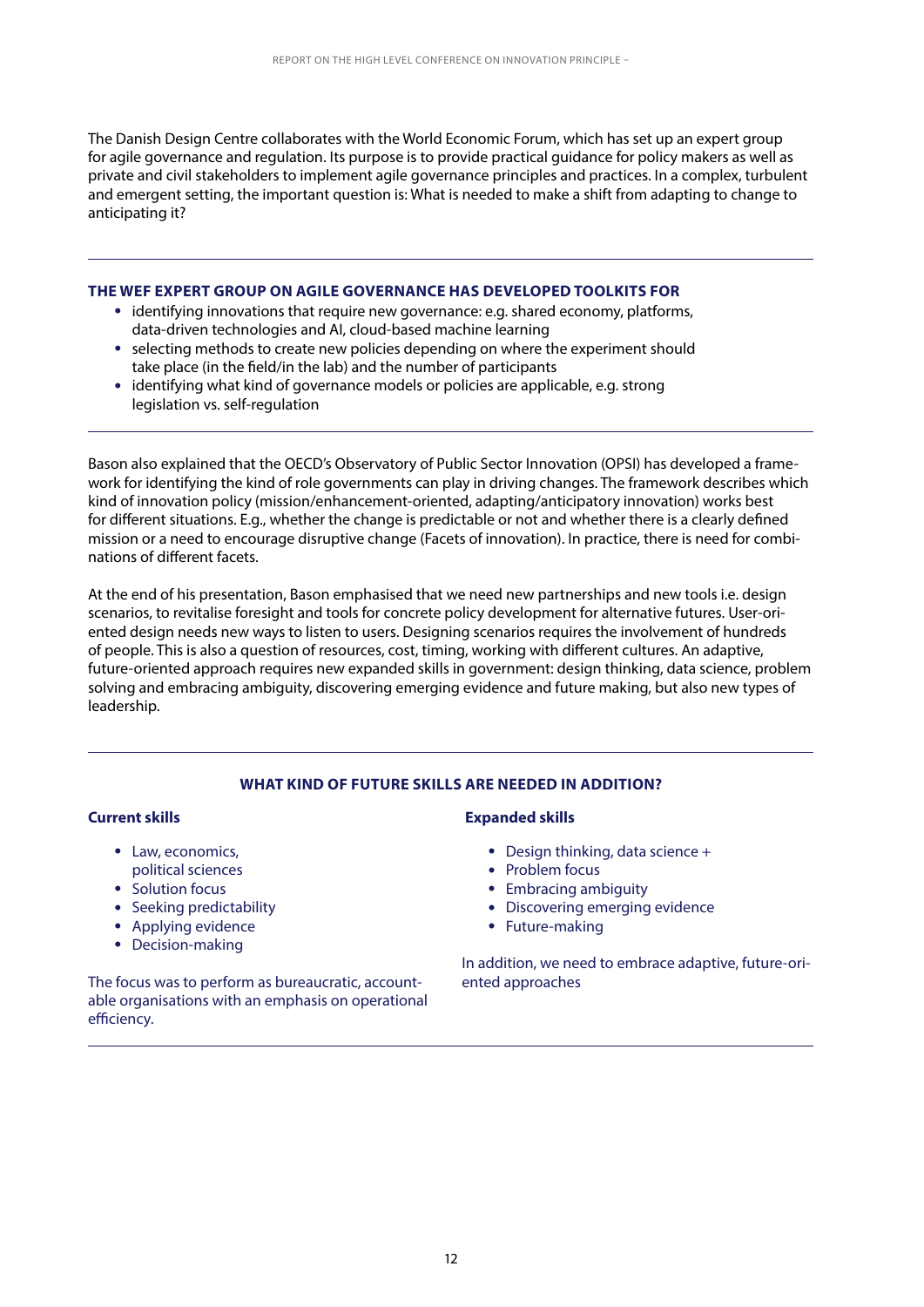# **5 Building policy with innovation in mind: Examples**

The session presented good policy practices of innovation-friendly regulation from different sectors and countries.

## **MAIN POLICY LESSONS**

- − *Authorities need to understand how new business models work in order to be able to deal with the regulatory questions related to them. Stakeholder engagement is an important way to learn.*
- − *Innovation-friendly policymaking requires a holistic approach and a full policy toolbox, including design thinking, user perspective and communication.*
- − *Government facilities can act as "Beta Sites". While companies benefit from field testing options, at the same time public infrastructures are exposed to high-end innovative solutions and can adjust regulations to promote innovation. This can be encouraged with funding programmes.*
- − *Systemic change calls for proactive changes in regulation. This creates not only a lead market, but enables and speeds up systemic change.*
- − *Regulatory changes combined with RDI funding are a powerful way to support private business development and a better life for citizens.*
- − *EU rules, such as state aid rules, can be implemented in a way that encourages innovation without interfering with markets or competition.*
- − *There is a need for hands-on practical tools to implement innovation-friendly regulation.*

## **FRAMEWORK FOR INNOVATION-FRIENDLY REGULATION IN FINLAND**

The purpose of the framework, building on previous literature and expert views, is to structure the key elements, tools and requirements for implementing innovation-friendly regulation in practice.

It is intended especially for Finnish regulators and government officials working with regulation, but can hopefully be useful in other countries and contexts as well. The framework – and related approaches and practices – will be further elaborated based on case studies on best practices. The final report is scheduled for publication in March 2020.

# Elements of innovation friendly regulation practices



#### Kimmo Halme & Vesa Salminen, 4FRONT

*Based on a study conducted as part of the Finnish Government's analysis, assessment and research activities by a consortium of 4FRONT, MDI Public, KPMG, Technopolis Group, Otto Toivanen and Tuomas Takalo.*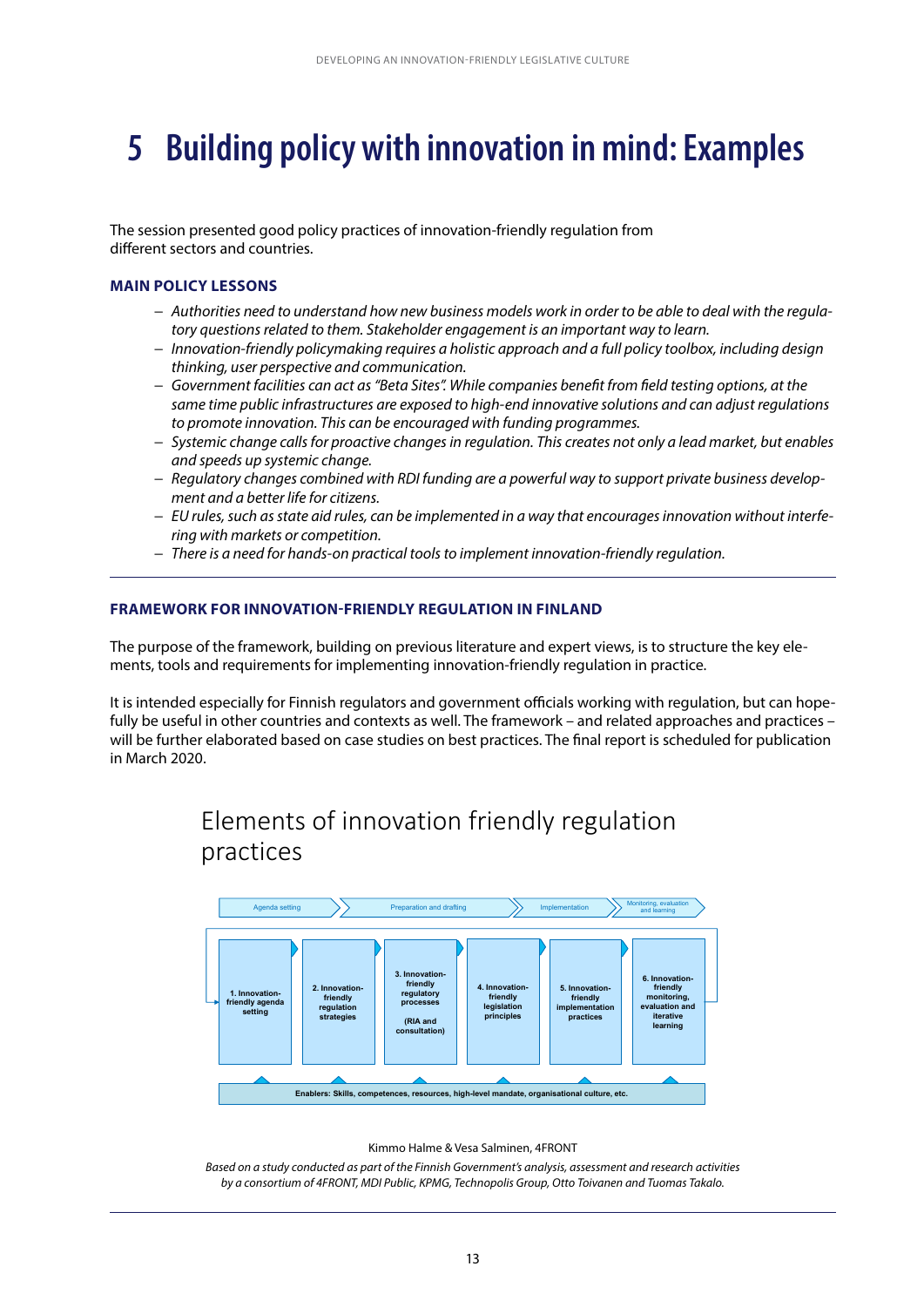# **6 The closing panel: Way forward with the Innovation Principle**

## **THE MAIN QUESTIONS DISCUSSED BY THE PANEL:**

- 1. What should be the most important policy objectives for the Innovation Principle?
- 2. What are the most important areas for the Innovation Principle in the EU?
- 3. How can we take the Innovation Principle forward effectively at the EU-level?

# **TWO OF THESE QUESTIONS WERE ALSO PUT TO THE AUDIENCE.**



The audience was asked what they thought the most important policy objective should be for the Innovation Principle. The replies (51) were divided rather evenly between growth aspects and social and environmental benefits. Social and environmental benefits were chosen by 39.2%, sustainable growth by 37.3%, increased research and innovation activity by 13.7% and growth of companiesand scaling up by 9.8% of the respondents.



The audience was also asked what the most important area is for the Innovation Principle in the EU. The priority order of the respondents (n 48) was climate (41.7%), data economy (25%), the circular economy (12.5%), health (8.3%), energy (6.3%) and transport (6.3%).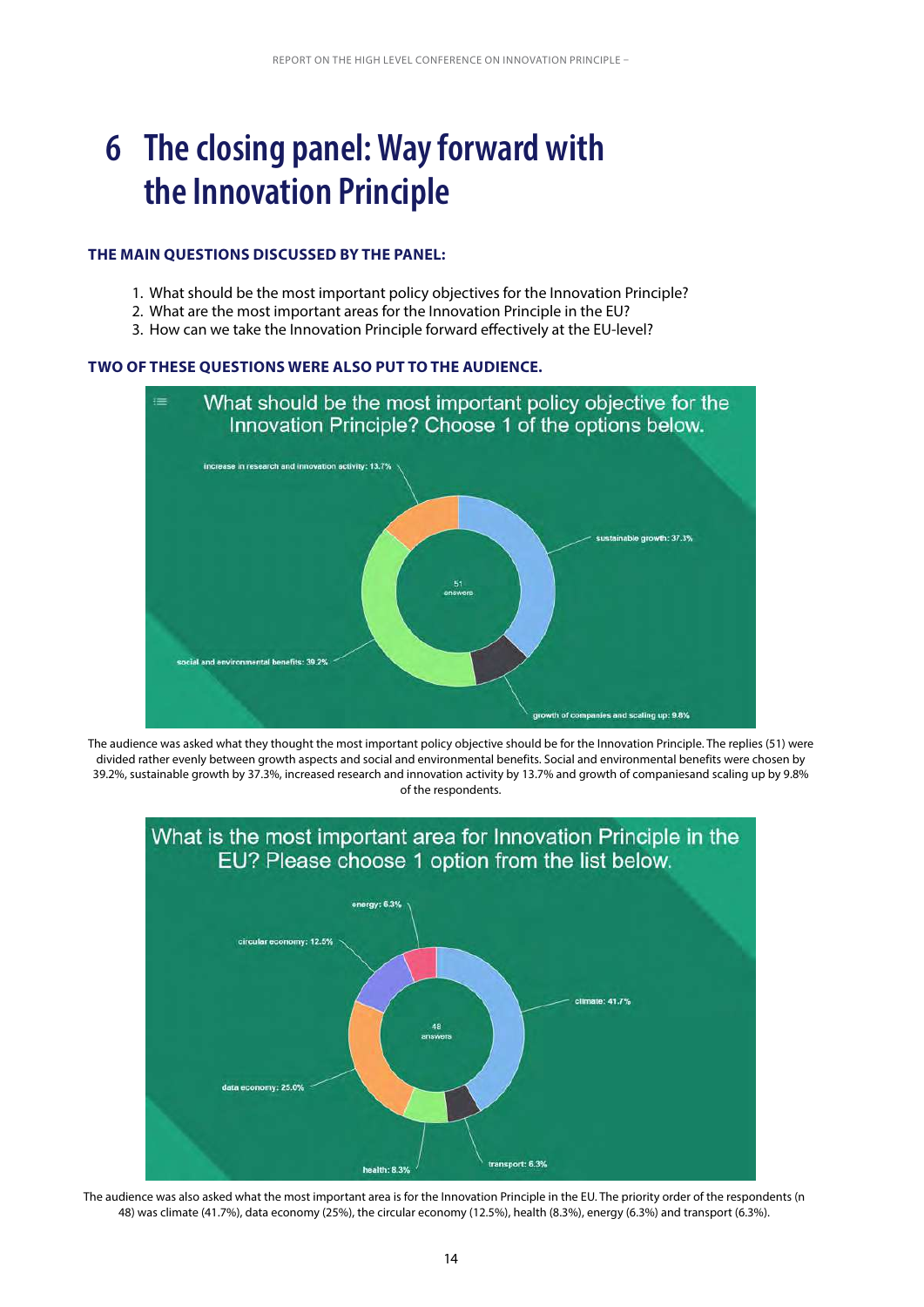### **CONCLUSIONS OF THE PANEL DISCUSSION:**

- − *The Innovation Principle is an approach to promote sustainable growth and help to achieve important societal objectives. Strong sustainable growth and economy are a prerequisite for social and environmental benefits.*
- − *Regulation can spur innovation. The Innovation Principle is not only about technical innovation.*
- − *Active and broad engagement with citizens is an important part of public policy development and efficient government in general.*
- − *New ways to design public policies bring new perspectives, room for innovation and increased impact: end user at the centre of policy development (MaaS in Finland), agile law principles (Denmark), dialogue with regulators and innovators (European Innovation Centre, Danish One-stop-shop for new business models), co-design of health policies in Denmark and eGovernment in Estonia, which is an example of a data economy with a human-centric approach.*
- − *Innovations and new technologies bring possibilities but also risks for citizens which need to be handled properly. New policy innovations are needed: the KOMET Committee in Sweden advises government on responsible innovation, emphasises the need for a holistic approach and can propose amendments to the law.*
- − *Compensate in Finland is developing a model for a voluntary carbon tax, where carbon capture can be reimbursed in transparent and ethical way. The objective is to show how the compensation works and brings value to businesses and citizens. Regulators can then learn from these experiences and amend laws as required.*
- − *Real change happens outside politics. How do you change a government that is by definition risk averse? How to take risk, tolerate risk and be able to fail?*
- − *Status quo is not an option. E.g. climate change is forcing us to change. Policymakers should look at a 20-year horizon but act on an 18-month perspective and use "systems acupuncture" in important points of the system.*
- − *There should be more room for experiments and more explanation and shared understanding, not merely a binary choice of something being either permitted or illegal. New working methods are also needed and this is where leadership and co-creation are important. Legislation provides objectives but should also allow room for flexibility.*
- − *The way forward with the Innovation Principle is about convening, commitment, ownership and partnerships with all stakeholder groups: civil society, business, academia and citizens.*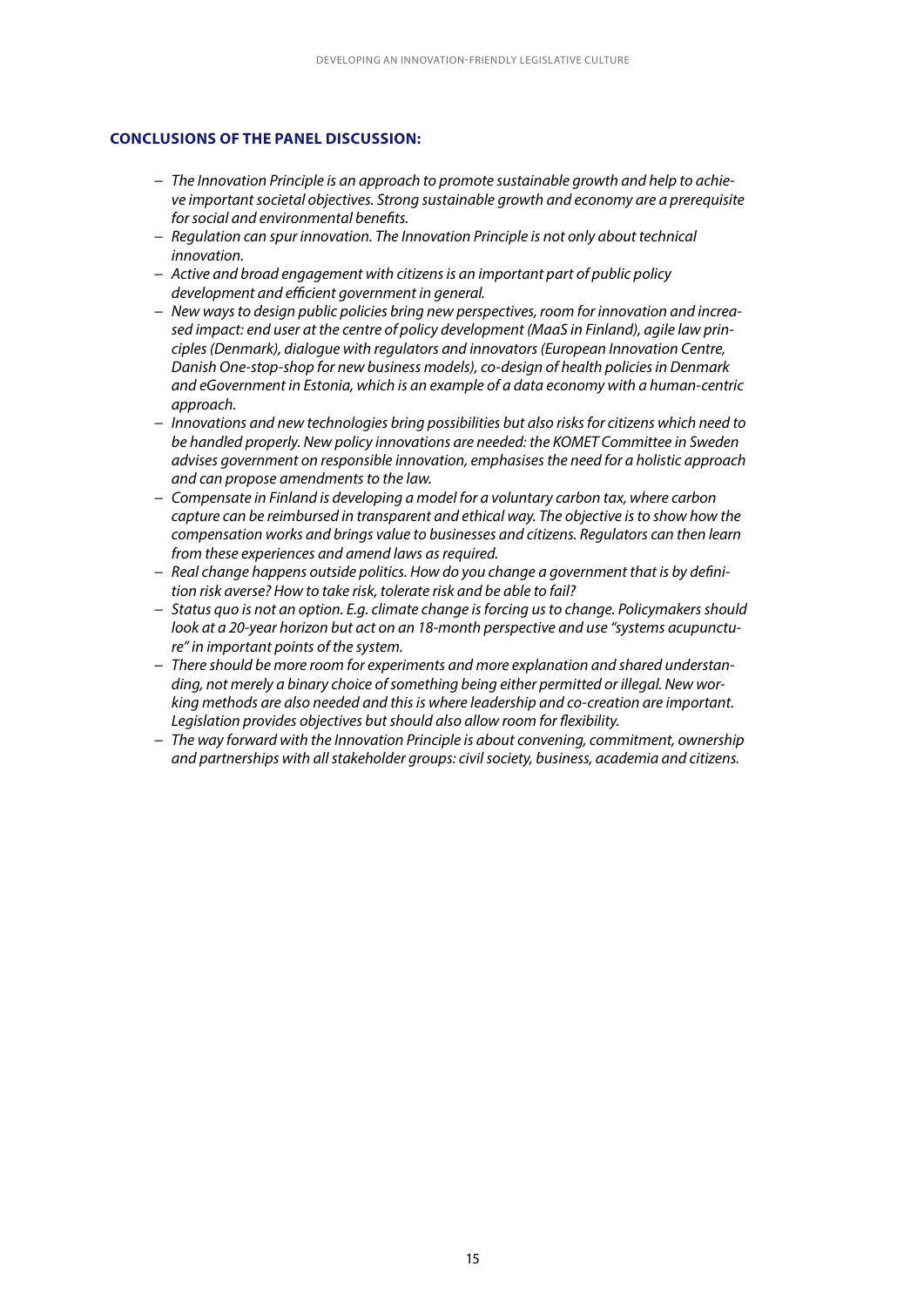# **7 Engagement**

# **7.1 Stakeholder engagement: purposeful and multi-channel**

- − *In the run-up to the Conference, the Commission published an expert report on the use of the Innovation Principle*
- − *"Future Generation Panel" composed of young people acted as a sounding board, presenting sharp ideas on innovation and public policy;*
- − *Ample time was devoted to questions and comments from the audience;*
- − *Speakers, participants and web stream followers were active on social media with their key messages;*
- − *A conference app helped polling views on the way forward for the Innovation Principle;*
- − *Engagement through art was also used.*
- − *At the end of the day, a Finnish choir known as "A Shout from the Law" (Lain Huuto) performed a couple of popular songs.*

# **7.2 Social media**

#InnovationPrinciple received an overall number of 720 clicks from 26 November to 10 December 2019. Of those clicks, 431 took place on the day of the Conference. The overall potential reach of the hashtag on the day of the Conference was calculated as 1.2m people. The top countries using the hashtag were Finland, Belgium, UK, France and USA.

The accounts that had the top reach included @EUScienceInnov (DG RTD), @valtioneuvosto (Government of Finland) and @FriendsofEurope (think tank). The posts that had the biggest engagement came from @ratsosi and @nina\_holland

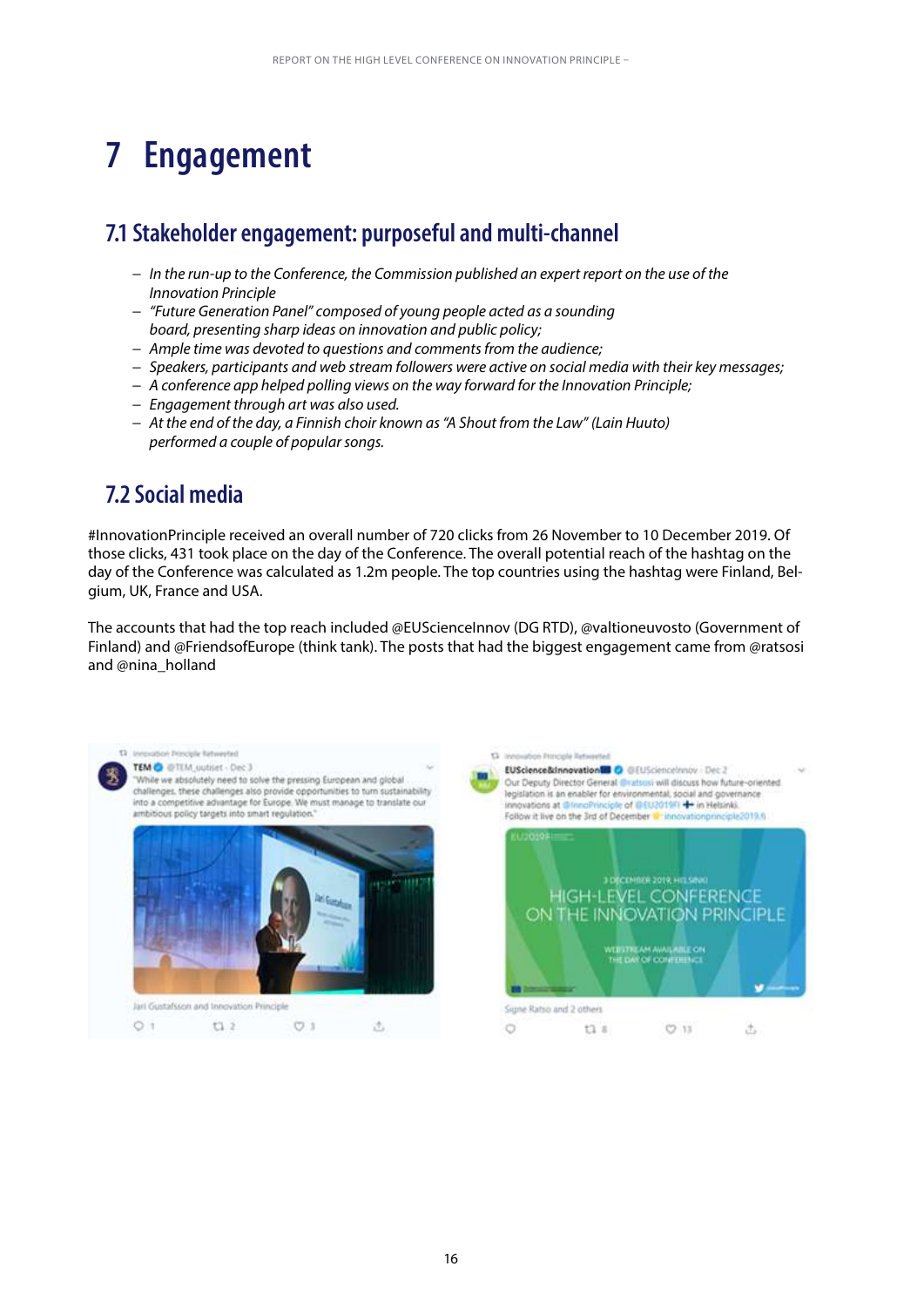

#### Filomena Chirico (FiloSXL - Dec 3)

8th grade Finnish students want something to relate to in politics so that they can participate. Like Article 13 for example. They also have strong views on taxing capital gains and Al and robotics in surgery #Innovationpri nciple





Jarmo Sareva (BlanmoSareva - Dec 3



#### Signe Ratso @nmmii - Dec 3

Creating a culture that embiaces framewation for the sake of sustainability,<br>and putting together a context that feels appealing for all stakeholders is not going to happen overnight. Nothing in this journey is possible without people + 80 @ 41nnovationPrinciple



 $\circ$  $77.12$  $13.1$ 适



### Ilona Lundström @ilonalu - Dec 3

Responsible innovation is in the core of #InnovationPrinciple Promoting<br>human rights and European values in creating the solutions and tech we<br>need to solve societal challenges. A balanced approach being created in Helsinki & #ELI2019FI Thank you Karen Yeung for your talk!













 $Q = 1$  $\sigma$  $0.2$  $0.7$ 

 $\overline{J}$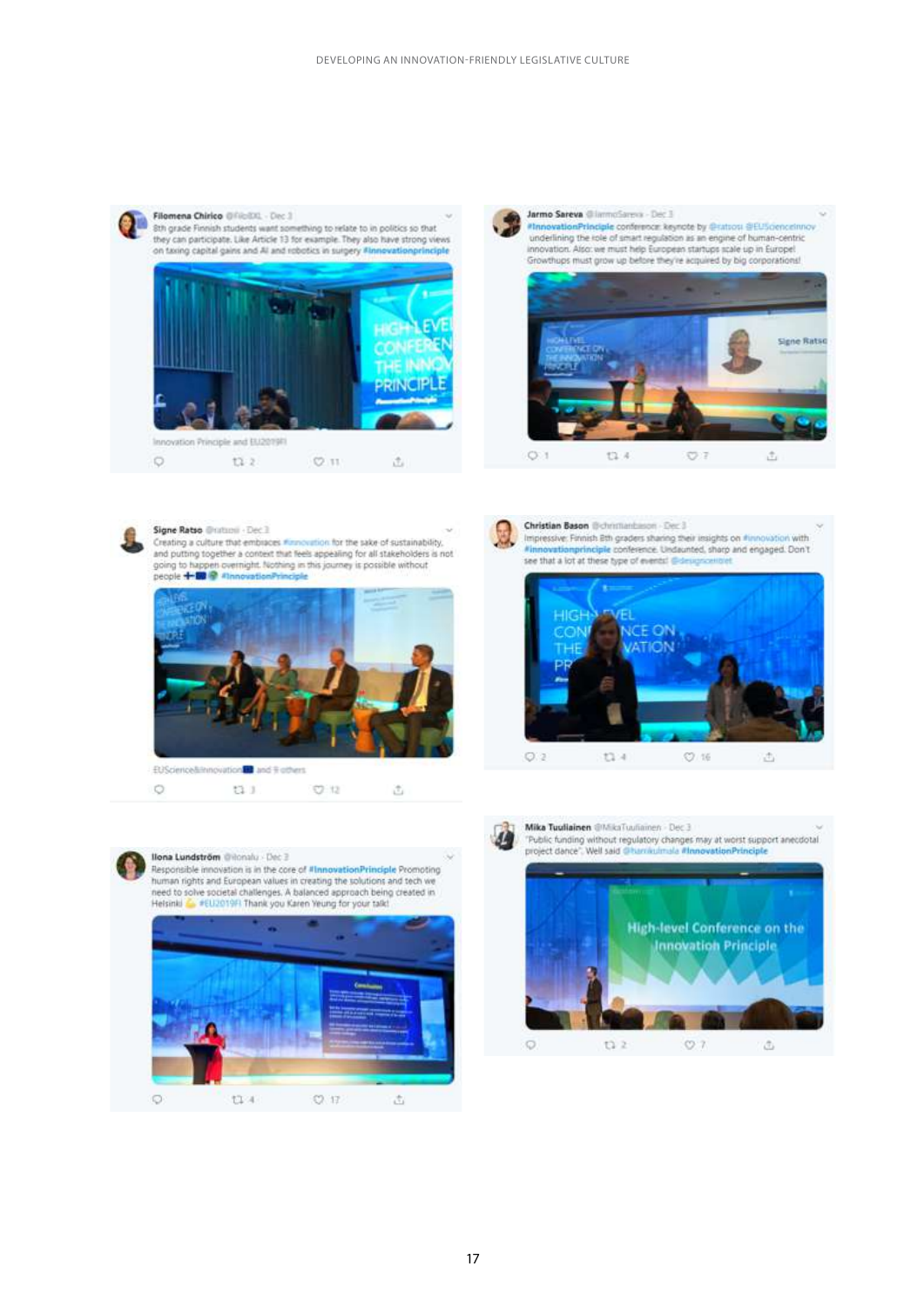

**University** 

Europe

# Andres Martinez @AMartinez\_CDTI - Dec 3

**BUSINESSEUROPE @** @ BusinessEurope Dec 3

#InnovationPriociple @EU2019FI<br>What does innovation means? Sustainability, Prosperity, Creativity, Economic gains, etc. In any case, a more evidence-based approach is need to ensure an increased impact!!!





Mervi Karikorpi (Imervikarikorpi - Dec 3) We need healthy #economy to address social & environmeltal #sustainability issues. Three dimensions of sustainability are at the heart of the new ion. @ilonalu bosting a panel discussion on **BEU Co FinnovationPrinciple @EU2015 @TEM outset** 







 $\circ$  $t3.2$  $0.6$  $\tau$ 



#### Dirk Pilat @PilatS11 - Dec.1

High-level Conference on the Innovation Principle about to start in Helsinki. Looking forward to the discussions. #InnovationPrinciple @EU2019/1



Insightful talk by @christianbason. @designcentrict po #FutureSkillin<br>Rogering initiality @christianbason. @designcentrict po #FutureSkilline<br>Pleasant Trincing #Scenarios #Government #Innovation in the<br>Wery relevant for ou olab @univaasa on #PublicSectorInnovation with @Sonn1Dan

Mari K Niemi @MariOliemi - Dec 3



Health and Environment Alliance (MeximumSny - Dec 3) HEAL's @AnneHEALE's intervention at #innovationprinciple conference stresses our view that innovation can only be the means to one end ensuring a healthy planet for healthy people bit.ly/2RhmmV

#ELIZO1561 @ tx Principle (FTEM, outlier @EU2019F)



Ø

HEAL's Anne Stauffer on Innovation Principle HEAL's Director for Strategy and Campaigns, Anne Stauffer explains how innovation has to be a means t... d'unitabe com

 $13.2$  0 6  $\tilde{\varpi}$  ×.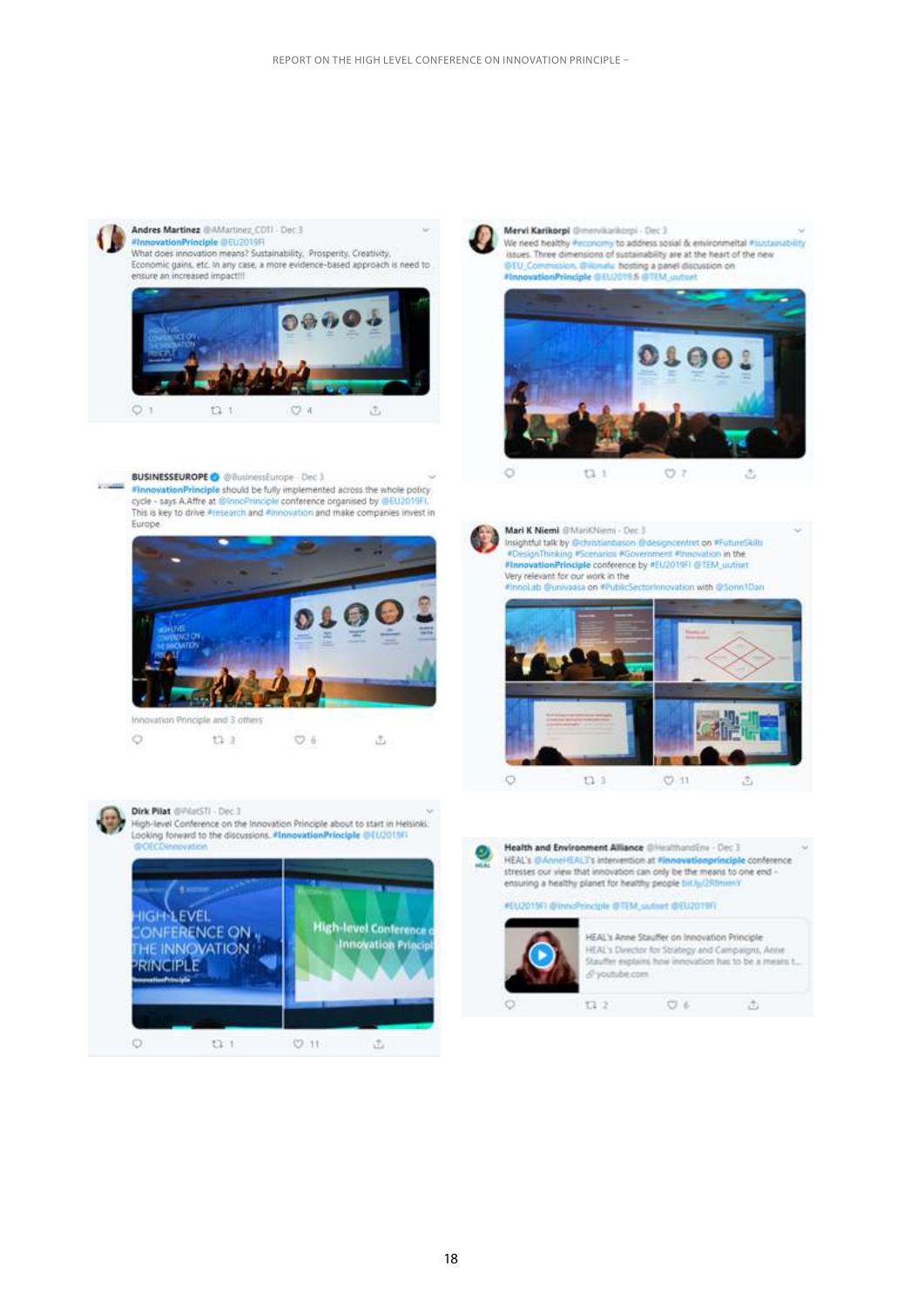**HIGH-Y** DEVELOPING AN INNOVATION-FRIENDLY LEGISLATIVE CULTURE CE G

# **7.3 Future Generation Panel**

## **THE FUTURE GENERATION PANEL CONSISTED OF 10 STUDENTS BETWEEN THE AGES OF 13 AND 16 COMING FROM MAUNULA SECONDARY SCHOOL. THEY WERE ASKED TO ANSWER THE FOLLOWING QUESTIONS:**

- 1. How do you understand innovation?
- 2. What are the big issues of today where you think innovation is necessary?
- 3. What kind of innovation has changed your life the most?
- 4. Where in the world do you think most of the innovations are created in?
- 5. What kind of innovation would you like to see be born in Europe?

## **HERE ARE SOME OF THE HIGHLIGHTS FROM THEIR ANSWERS AND SPEECHES AT THE CONFERENCE:**

*My definition of innovation is the revolutionary ideas that allow the world to go higher in the physical and intellectual level; those discoveries are what I believe to be innovations.*

- Abhishek S., Maunula lower secondary school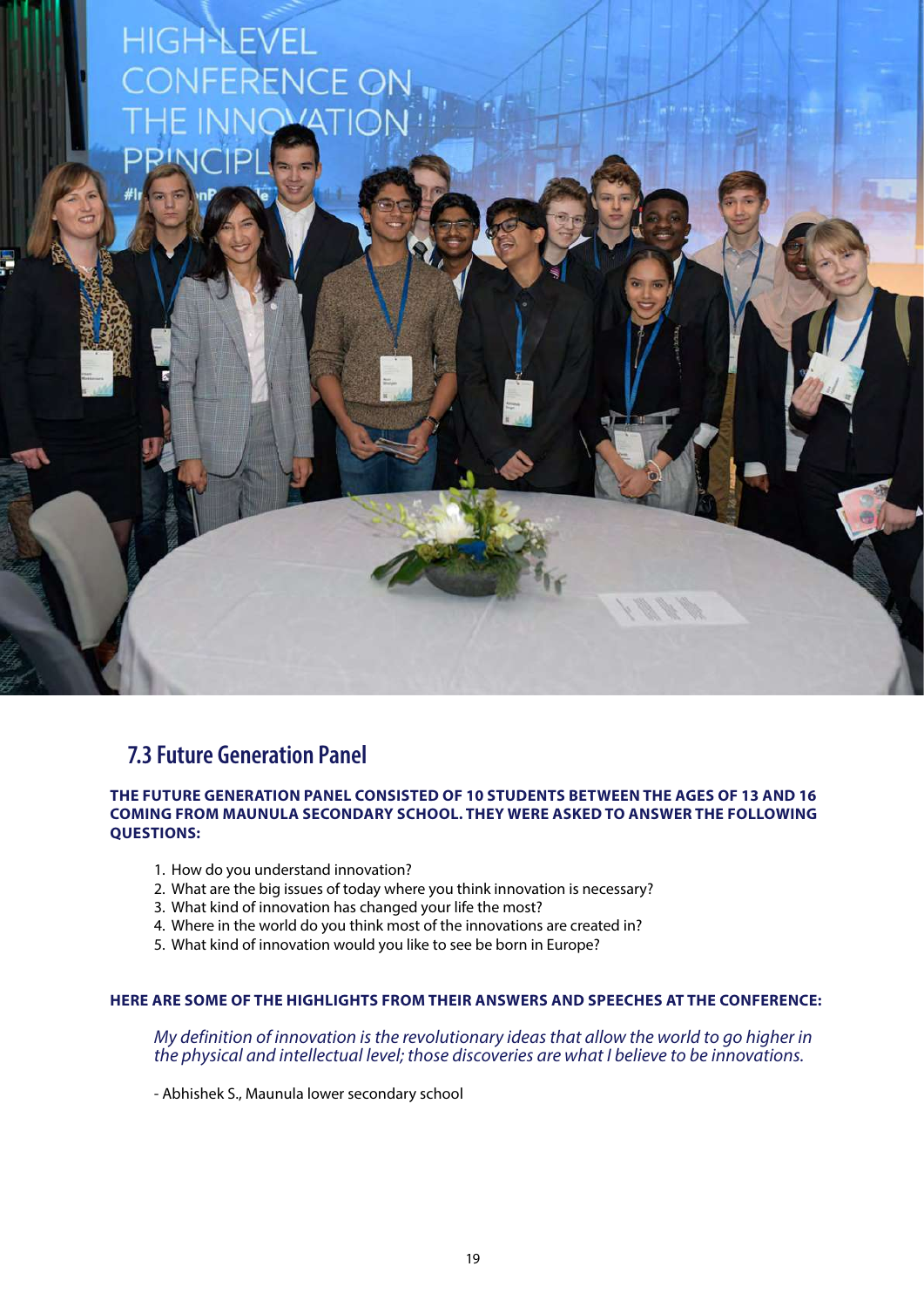*Innovation is modifications and changes to already existing systems, or a new creation. It is what keeps society efficient and enables us to adapt to new challenges.*

- Elmo L., Maunula lower secondary school

*One problem that also needs some innovation is the ageing population. The global population is older than ever. Retirement pay and senior care continues to take up a bigger chunk of nations' budgets, and the size of national budgets is getting smaller as retired people produce only a small amount of tax revenue.* 

- Sakari S., Maunula lower secondary school

*I would like Everyman's right, a law that has been in place in Finland, Sweden and Norway for a long time, to be adopted by other European legal systems. The main idea is that people are allowed to enjoy nature regardless of whether it is privately owned.* 

- Elmo L., Maunula lower secondary school

*I feel that climate change is a huge problem due to its power of being able to make animals extinct, and the same thing with plastic because it can eliminate fish and other sea animals.*

- Alex A., Maunula lower secondary school

*Decision making. I think the decision making of either the EU or the Finnish legislature need to include the public more (especially children).*

- Benard B., Maunula lower secondary school

*Just as important as innovation is that lawmakers dare to put the helpful innovations to use. Innovations are meant to be new, even revolutionary. A lawmaker that is afraid to make changes is a bad lawmaker.*

-Sakari S., Maunula lower secondary school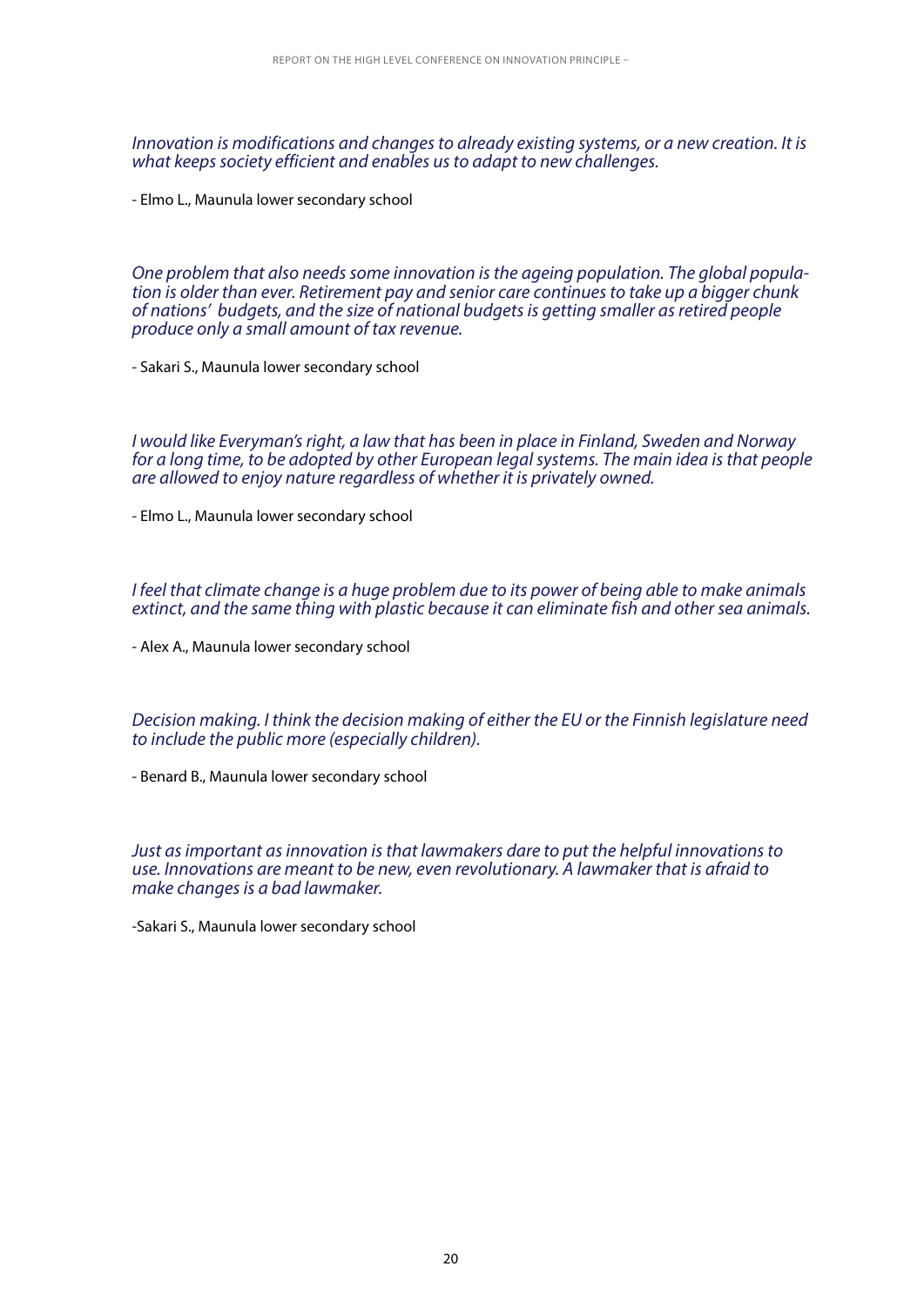# **8 Additional and background information - Annex**

# **8.1 Full programme**

Please note that the speakers' presentations and videos can be found here  $\gg$ 

### **08.30 Registration**

- **09:00 Introduction of the day**  *Moderator Kamilla Sultanova*
- **09:05 Opening words**  *Permanent Secretary Jari Gustafsson, Ministry of Economic Affairs and Employment, Finland*
- **09:20 Key Note: Relationship between innovation and regulation**  *Professor Karen Yeung, Interdisciplinary Professorial Fellow in Law, Ethics and Informatics, Birmingham Law School & School of Computer Science, University of Birmingham, UK*
- **09:45 Key Note: Developing innovation-friendly legislative culture in Europe potential and bottlenecks** *Deputy Director-General Signe Ratso, European Commission, Directorate-General for Research and Innovation*

### **Discussion**

### **10:20 Coffee break**

- **10:50 Panel: The Innovation Principle in regulatory practice**  *Video message from Director for Strategy and Campaigns Anne Stauffer, Health and Environment Alliance (HEAL) -* Video can be found [here](http://here).
	- *• Chair of the Regulatory Scrutiny Board Veronica Gaffey, European Commission*
	- *• Deputy Director Dirk Pilat, OECD, Directorate for Science, Technology and Innovation*
	- *• Chair of EARTO Executive Board Antti Vasara, President & CEO of VTT, Finland*
	- *• Head of Technology Futures Harry Armstrong, NESTA, UK*
	- *• Chairman, Innovation and Competitiveness Working Group, Technology Industries of Finland, Pekka Koponen, Spinverse Oy, Finland*
	- *• Discussion*

## **12:00 Lunch**

- **13:00 Possibilities and challenges of using legislation to drive innovation and growth – Case of the Act on Transport Services**  *Director-General Olli-Pekka Rantala, Ministry of Transport and Communication, Finland*  - Video can be seen [here.](http://here)
- **13:20 Innovation skills and capabilities of the future public sector**   *CEO Christian Bason, Danish Design Centre, Denmark*

### **Discussion**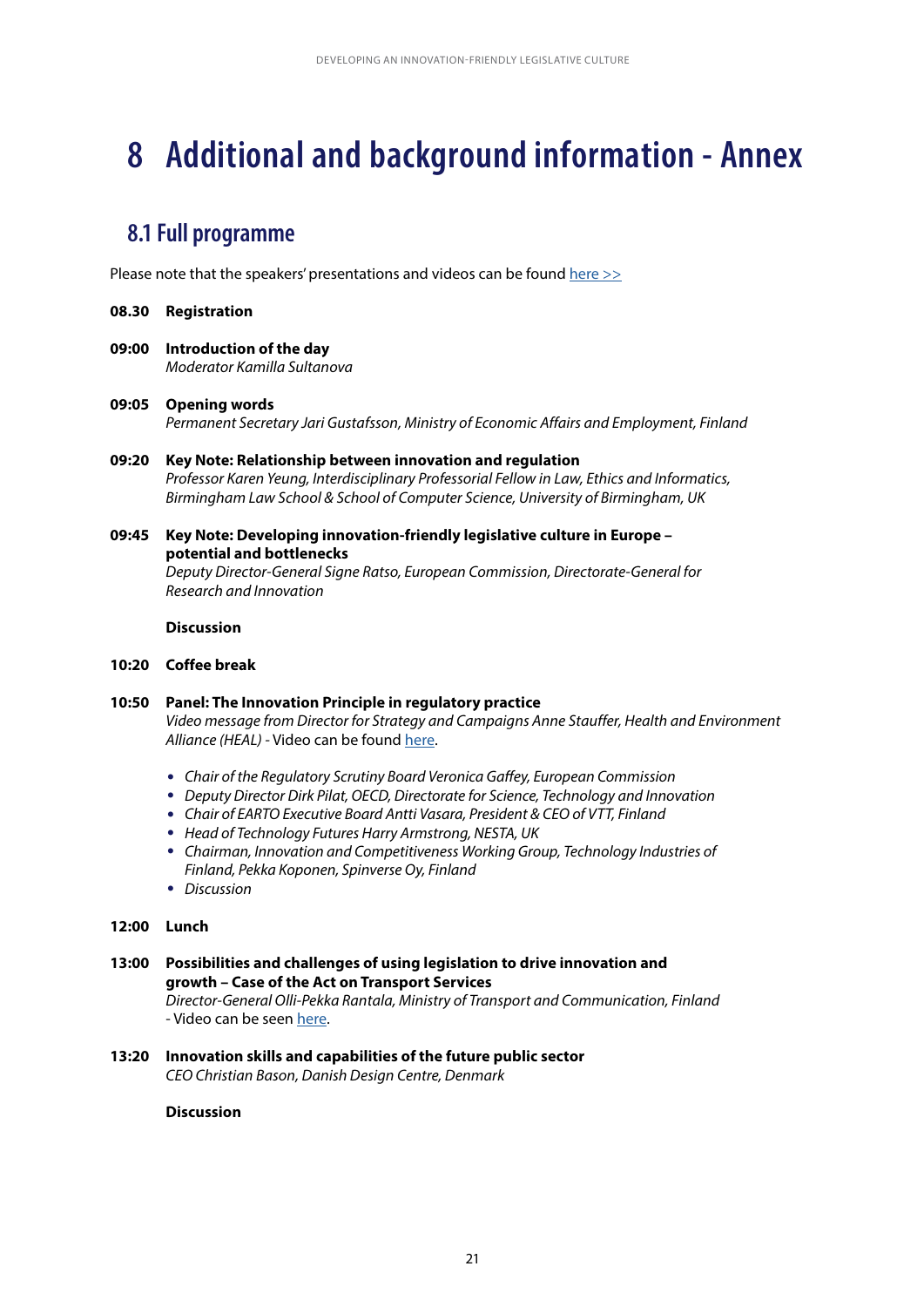## **14:00 Building policy with innovation in mind: examples**

- *• Danish one-stop-shop for new business models Chief of Division Camilla Hjermind, Ministry of Industry, Business and Financial Affairs, Danish Business Authority, Denmark*
- *• EU Platform regulation and the Innovation Principle Policy officer Menno Cox, European Commission, Directorate-General Communications, Content and Technology* - Video can be found [here.](http://here)

## **Discussion**

## **14:30 Coffee break**

## **15:00 Building policy with innovation in mind: examples - session continues**

- *• Israel's policy and programmes to create an innovation friendly legislative environment Senior Director of Business Development Shomrat Shurtz, Growth Division Israel Innovation Authority, Israel*
- *• One Sea Autonomous maritime ecosystem CEO Harri Kulmala, Dimecc Ltd, Finland*
- *• EU State Aid Rules a view from an Innovation Policy Perspective Policy Officer Bernhard von Wendland, European Commission, Directorate-General Research & Innovation*
- *• Building blocks for policy framework of innovation-friendly legislation Managing Director Kimmo Halme, 4Front Ltd, Project director of the Finnish Government Research project on innovation-friendly legislation, Finland*

### **Discussion**

- **16:00 Closing panel on key policy issues: The way forward with the Innovation Principle**  *Moderated by Director-General Ilona Lundström, Ministry of Economic Affairs and Employment, Finland*
	- *• Deputy Director-General Signe Ratso, European Commission, Directorate-General for Research and Innovation*
	- *• Director Alexandre Affre, BusinessEurope*
	- *• Chair of Committee for Technological Innovation and Ethics Jon Simonsson, Swedish Government*
	- *• Founder & CEO Antero Vartia, Compensate, Finland*

## **17:00 Musical surprise – Lain Huuto**

### **17.30 End**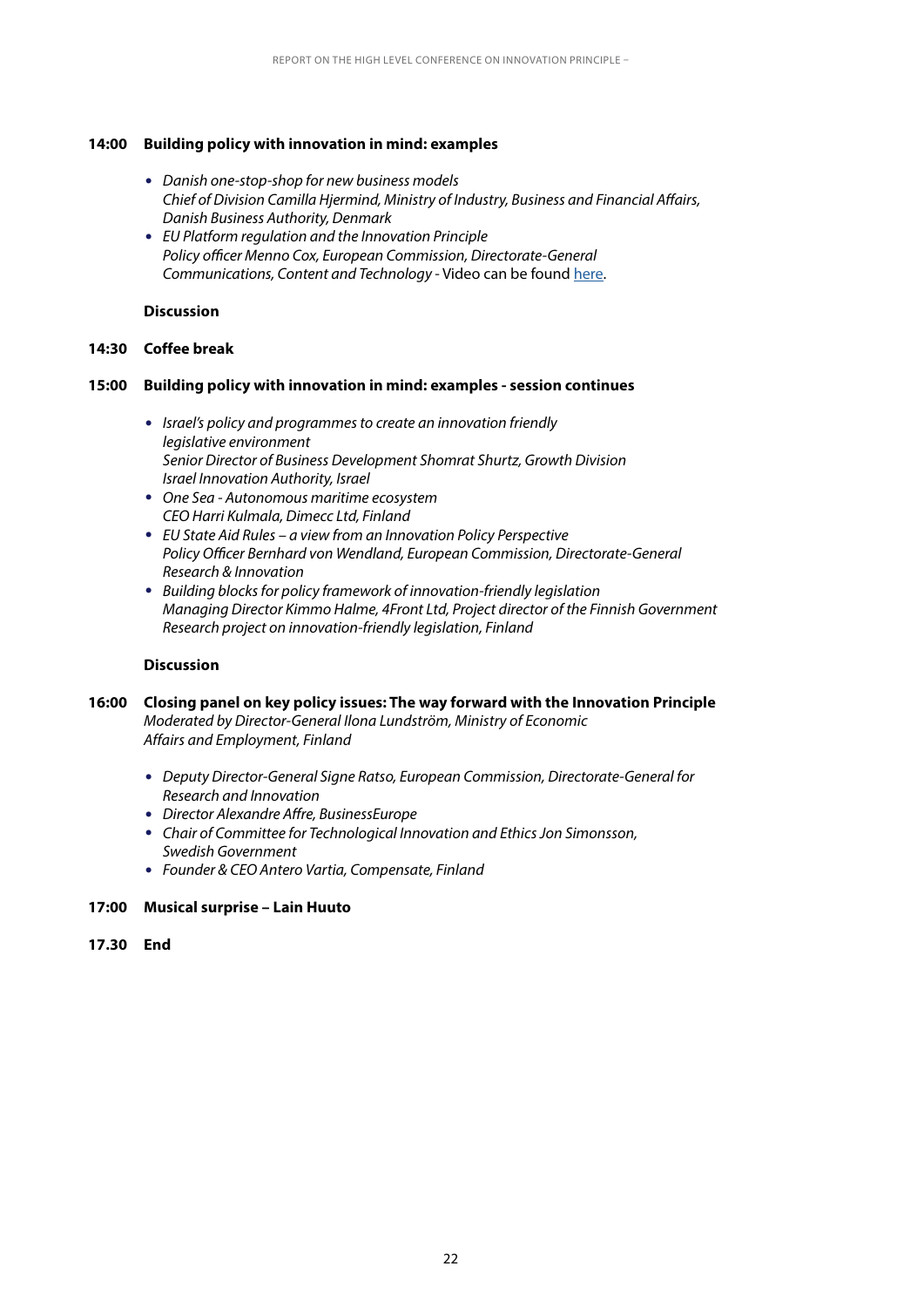# **8.2 Reports and publications**

**In the run-up to the Conference, the Commission published an expert report on the use of the Innovation Principle.** 

[https://ec.europa.eu/info/news/innovation-principle-makes-eu-laws-smarter-and-future-oriented-experts](https://ec.europa.eu/info/news/innovation-principle-makes-eu-laws-smarter-and-future-oriented-experts-say-2019-nov-25_en)[say-2019-nov-25\\_en](https://ec.europa.eu/info/news/innovation-principle-makes-eu-laws-smarter-and-future-oriented-experts-say-2019-nov-25_en)

## **Finland's framework for innovation-friendly legislation (in English)**

[https://tietokayttoon.fi/julkaisu?pubid=33701](https://tietokayttoon.fi/julkaisu?pubid=33701 )

### **BusinessEurope's survey on R&D**

[https://www.businesseurope.eu/sites/buseur/files/media/position\\_papers/iaco/2019-09-09\\_position\\_paper\\_](https://www.businesseurope.eu/sites/buseur/files/media/position_papers/iaco/2019-09-09_position_paper_research_and_innovation_in_the_new_eu_political_cycle.pdf ) [research\\_and\\_innovation\\_in\\_the\\_new\\_eu\\_political\\_cycle.pdf](https://www.businesseurope.eu/sites/buseur/files/media/position_papers/iaco/2019-09-09_position_paper_research_and_innovation_in_the_new_eu_political_cycle.pdf )

### **World Economic Forum's Global Future Council on Agile Governance**

[https://www.weforum.org/communities/global-future-council-on-agile-governance](https://www.weforum.org/communities/global-future-council-on-agile-governance )

### **OECD public sector innovation facets**

[https://oecd-opsi.org/projects/innovation-facets/](https://oecd-opsi.org/projects/innovation-facets/ )

**Nesta's work on anticipatory regulation** 

[https://www.nesta.org.uk/feature/innovation-methods/anticipatory-regulation/](https://www.nesta.org.uk/feature/innovation-methods/anticipatory-regulation/ )